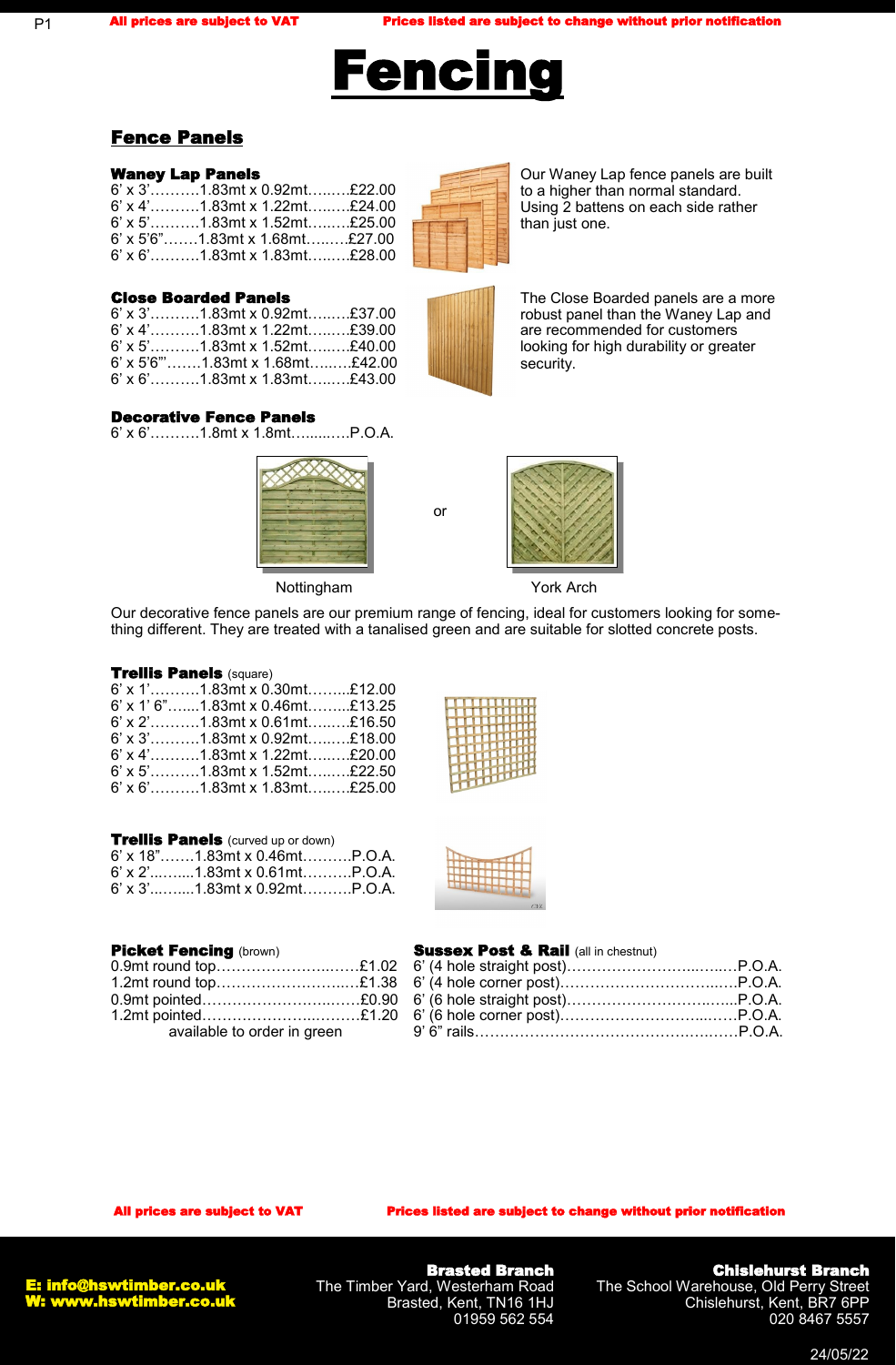Post Caps

for 75mm posts………......…£1.00 for 100mm posts…….......….£1.00 acorn & ball treated finials…£5.46 plastic 100mm…….…..…….£0.84

P2



#### Timber Posts

#### 75mm x 75mm 100mm x 100mm 150mm x 150mm 1.5mt……….£5.40…………...…£9.58……………………………… 1.8mt……….£6.48……………..£11.50……………………………… 2.4mt……….£8.64……………..£15.34…………….£42.36……… 3.0mt……...£10.80…………..…£19.17……….……£52.95………. 3.6mt……...£12.96………….….£23.00……………………………..

Mortice Holes: £1.00 each

#### Concrete Posts

#### Metposts

| spiked 50 x 50mm x 600mm£7.75              |  |
|--------------------------------------------|--|
| spiked 75 x 75mm x 600mm£8.67              |  |
| (600mm recommended for posts below 5')     |  |
| spiked 75 x 75mm x 750mm£12.06             |  |
| (750mm recommended for posts 5' and above) |  |
| spiked 100 x 100mm x 750mm£15.90           |  |
| boltdown 50 x 50mm£7.00                    |  |
| boltdown 75 x 75mm£9.36                    |  |
| boltdown 100 x 100mm£11.10                 |  |

| cement-in 75 x 75mm£7.16         |  |
|----------------------------------|--|
| cement-in 100 x 100mm£9.90       |  |
| post extender 75 x 75mm£8.30     |  |
| post extender 100 x 100mm£11.64  |  |
| metclips (for fence panels)£0.90 |  |
| metpost Driving Tool 75mm£10.05  |  |
| metpost Driving Tool 100mm£13.05 |  |
|                                  |  |

#### Featheredge (treated)

| 100mm 150mm         |  |
|---------------------|--|
| $0.9$ mt£0.61£0.92  |  |
| $1.2$ mt£0.82£1.22  |  |
| $1.5$ mt£1.02£1.53  |  |
| $1.65$ mt£1.12£1.68 |  |
| $1.8$ mt£1.22£1.84  |  |
| $2.4$ mt£1.63£2.45  |  |
| $3.0$ mt£2.04£3.06  |  |
| $3.6$ mt£2.45£3.67  |  |
|                     |  |

#### Arris Rail (ex 75 x 75)

| (Ended arris: £0.50 per end) |  |
|------------------------------|--|

#### Gravel Board

#### Concrete Gravel Board

#### Featheredge Gates

| $L/B$ 6' 6" x 2' 6" and smallerP.O.A. |  |
|---------------------------------------|--|
|                                       |  |
| $F/L/B$ 6' x 3' and smallerP.O.A.     |  |
|                                       |  |
|                                       |  |

#### Chestnut Stakes

1.8mt various cuts (untreated)…….£4.00

# Featheredge available in other sizes and types i.e. Oak / 200mm, price on application

100mm featheredge £0.68 p/mt 150mm featheredge £1.02 p/mt

175mm featheredge heavy duty £1.75 p/mt (4.8mt only)

#### Arris Rail Brackets

| wood to concrete mortise adapters£3.63 |  |
|----------------------------------------|--|
| left & right handed brackets£2.52      |  |

#### Gravel Board Brackets

| Cleat sets (inc washers and nuts)£9.73 |  |
|----------------------------------------|--|

#### Miscellaneous

| concrete spurs 100mm x 100mm x 1.22mt£12.50 |  |
|---------------------------------------------|--|
|                                             |  |

#### All prices are subject to VAT Prices listed are subject to change without prior notification



Brasted Branch The Timber Yard, Westerham Road Brasted, Kent, TN16 1HJ 01959 562 554

### Chislehurst Branch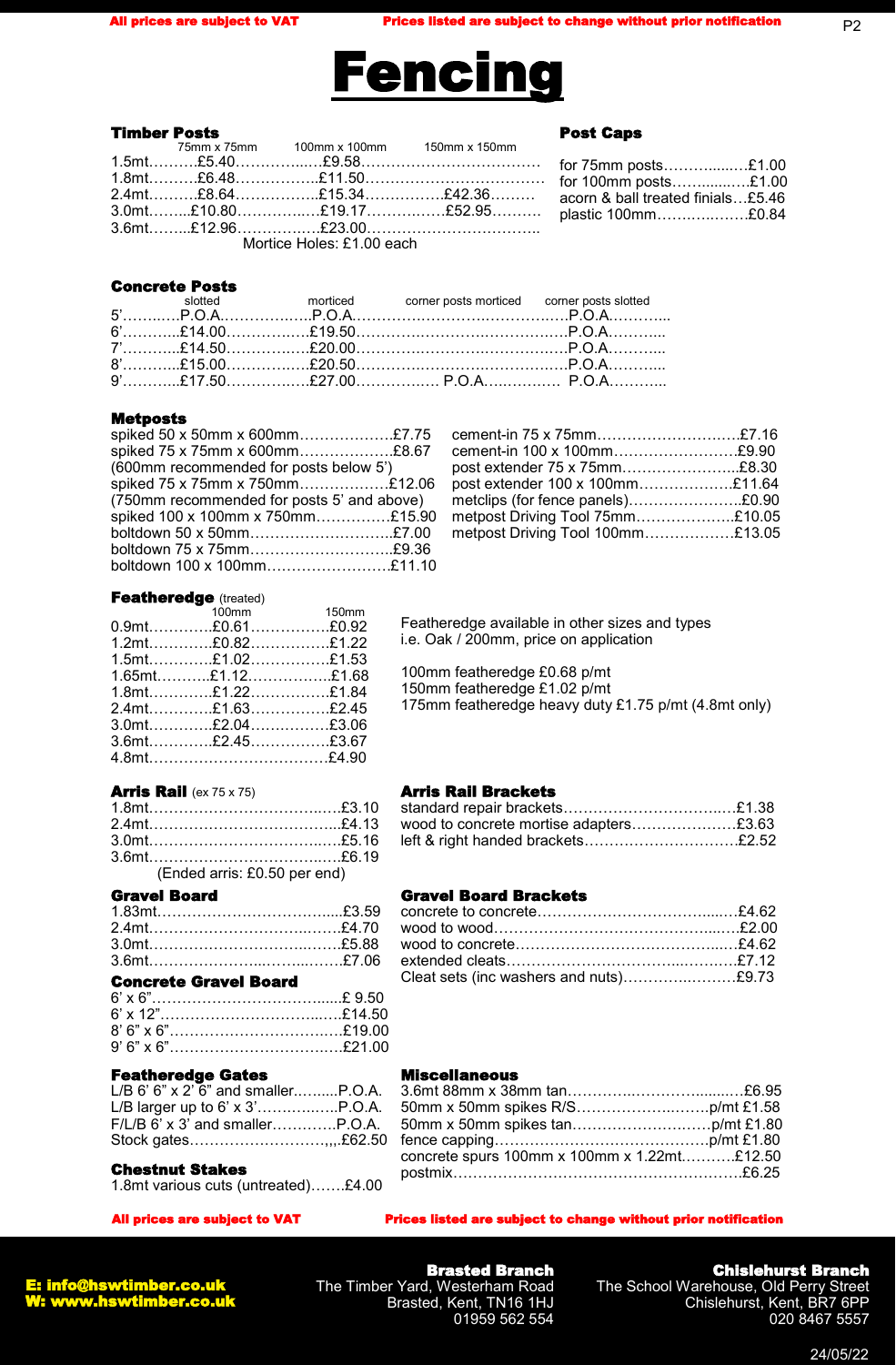# **Landscaping**

# **Decking**

P3

| <b>Grooved Decking</b> |  |
|------------------------|--|
| 32mm x 150mm£3.70 p/mt |  |

#### Decking Joists

|  | 47mm x 100mm tan£2.50 p/mt |
|--|----------------------------|
|  | 47mm x 150mm tan£3.90 p/mt |

#### Decking Screws

| $8"$ x 2 1/2"(200)£9.05<br>8" x 2 1/2"(1000)£43.55 |
|----------------------------------------------------|

#### Miscellaneous

| weed control£14.30              |  |
|---------------------------------|--|
| decking installation tool£10.37 |  |

#### Newel Posts 90mm x 90mm

| square 70mm x 70mm (3.0mt)£18.75 |  |
|----------------------------------|--|
| square(1.3mt)£13.99              |  |
| square(2.4mt)£21.50              |  |
| square(3.0mt)£26.50              |  |
| square(3.6mt)£32.00              |  |

#### Spindels (900mm)

|--|--|

#### Hand Rail & Base Rail

|  |  |  | 3.6mt (including fillet)£15.00 |  |
|--|--|--|--------------------------------|--|
|--|--|--|--------------------------------|--|



Below is a table used to figure out how much lineal meters of decking you would need of 150mm sized boards, based on the size of the area.

| Mtre <sup>1</sup> |    | 2   | 3   | 4   | 5   | 6   | 7   | 8   | 9   | 10  |
|-------------------|----|-----|-----|-----|-----|-----|-----|-----|-----|-----|
|                   | 7  | 14  | 21  | 28  | 35  | 42  | 49  | 56  | 63  | 70  |
| 2                 | 14 | 28  | 42  | 56  | 70  | 84  | 98  | 112 | 126 | 140 |
| 3                 | 21 | 42  | 63  | 84  | 105 | 126 | 147 | 168 | 189 | 210 |
| 4                 | 28 | 56  | 84  | 112 | 140 | 168 | 196 | 224 | 252 | 280 |
| 5                 | 35 | 70  | 105 | 140 | 175 | 210 | 245 | 280 | 315 | 350 |
| 6                 | 42 | 84  | 126 | 168 | 210 | 252 | 294 | 336 | 378 | 420 |
| 7                 | 49 | 98  | 147 | 196 | 245 | 294 | 343 | 392 | 441 | 490 |
| 8                 | 56 | 112 | 168 | 224 | 280 | 336 | 392 | 448 | 504 | 560 |
| 9                 | 63 | 126 | 189 | 252 | 315 | 378 | 441 | 504 | 567 | 630 |
| 10                | 70 | 140 | 210 | 280 | 350 | 420 | 490 | 560 | 630 | 700 |

Please note: the number of deck boards may vary depending on the design and shape of your deck. Check the amount of decking you need before you buy, as you may need additional boards. The table above include the gaps required between the boards.

#### All prices are subject to VAT Prices listed are subject to change without prior notification



Brasted Branch The Timber Yard, Westerham Road Brasted, Kent, TN16 1HJ 01959 562 554

# Chislehurst Branch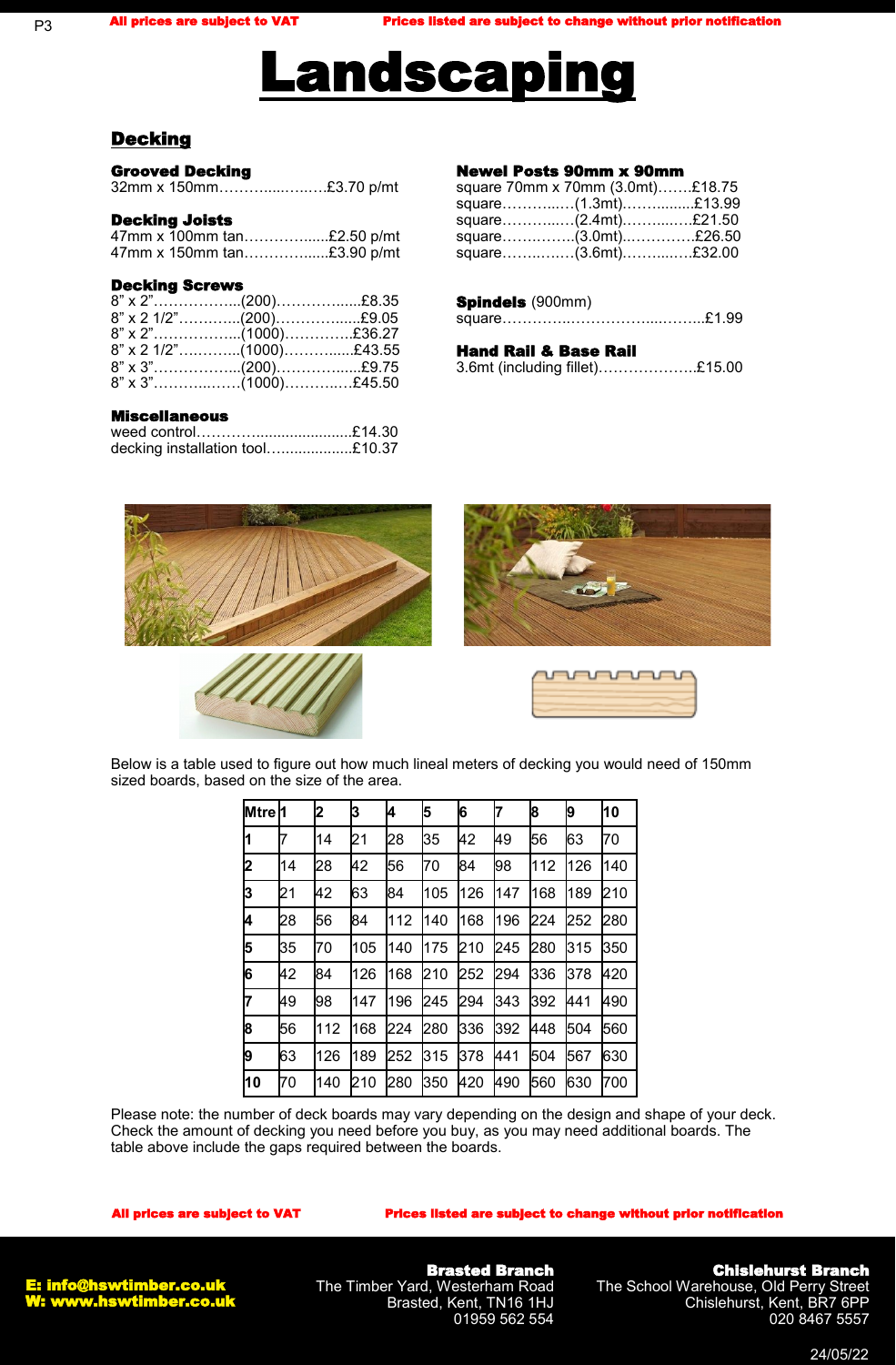

# Machine Rounded Poles

| Diameter       | 1.8 <sub>mt</sub> | 2.4 <sub>mt</sub> | 3.0 <sub>mt</sub> | 3.6 <sub>mt</sub> |
|----------------|-------------------|-------------------|-------------------|-------------------|
| 50mm Full Rnd  | £2.20             | OOS               | .                 |                   |
| 60mm Full Rnd  | £2.75             |                   |                   | .                 |
| 75mm Full Rnd  | £4.16             | ററട               | £6.20             | OOS               |
| 75mm 1/2 Rnd   | OOS               | OOS               | OOS               | £3.15             |
| 100mm Full Rnd | £7.32             | £9.30             | £11.40            | £13.05            |
| 100mm 1/2 Rnd  | £4.00             | ററട               | OOS               | £6.20             |
| 125mm Full Rnd |                   |                   | £13.35            | £19.05            |
| 150mm Full Rnd |                   |                   | £26.50            | £31.91            |
| 200mm Full Rnd |                   |                   | £48.50            |                   |

#### **Sleepers**

#### Oak

|  | 2.6mt 150mm x 250mm second hand grade 1£27.75 |  |
|--|-----------------------------------------------|--|
|  | 2.4mt 100mm x 200mm new oak£33.33             |  |

#### New Softwood Tanalised

We do not cut the second hand sleepers. They were treated in creosote which is now a banned substance. All other types of sleeper can be cut to size. For deliveries of sleepers we supply them "curb side only", and ask that someone be on site to help offload.

# Oak

We can order bespoke sizes of oak from our supplier. Kiln dried and planned services are also available. We can also use oak in bespoke building projects. (i.e. 5 bar gates, garage doors) Let us know what you require an we'll get a quote made to your specifications.

#### Miscellaneous

| wooden rung rope ladders£23.20 |  |  |
|--------------------------------|--|--|

All prices are subject to VAT Prices listed are subject to change without prior notification



Brasted Branch The Timber Yard, Westerham Road Brasted, Kent, TN16 1HJ 01959 562 554

# Chislehurst Branch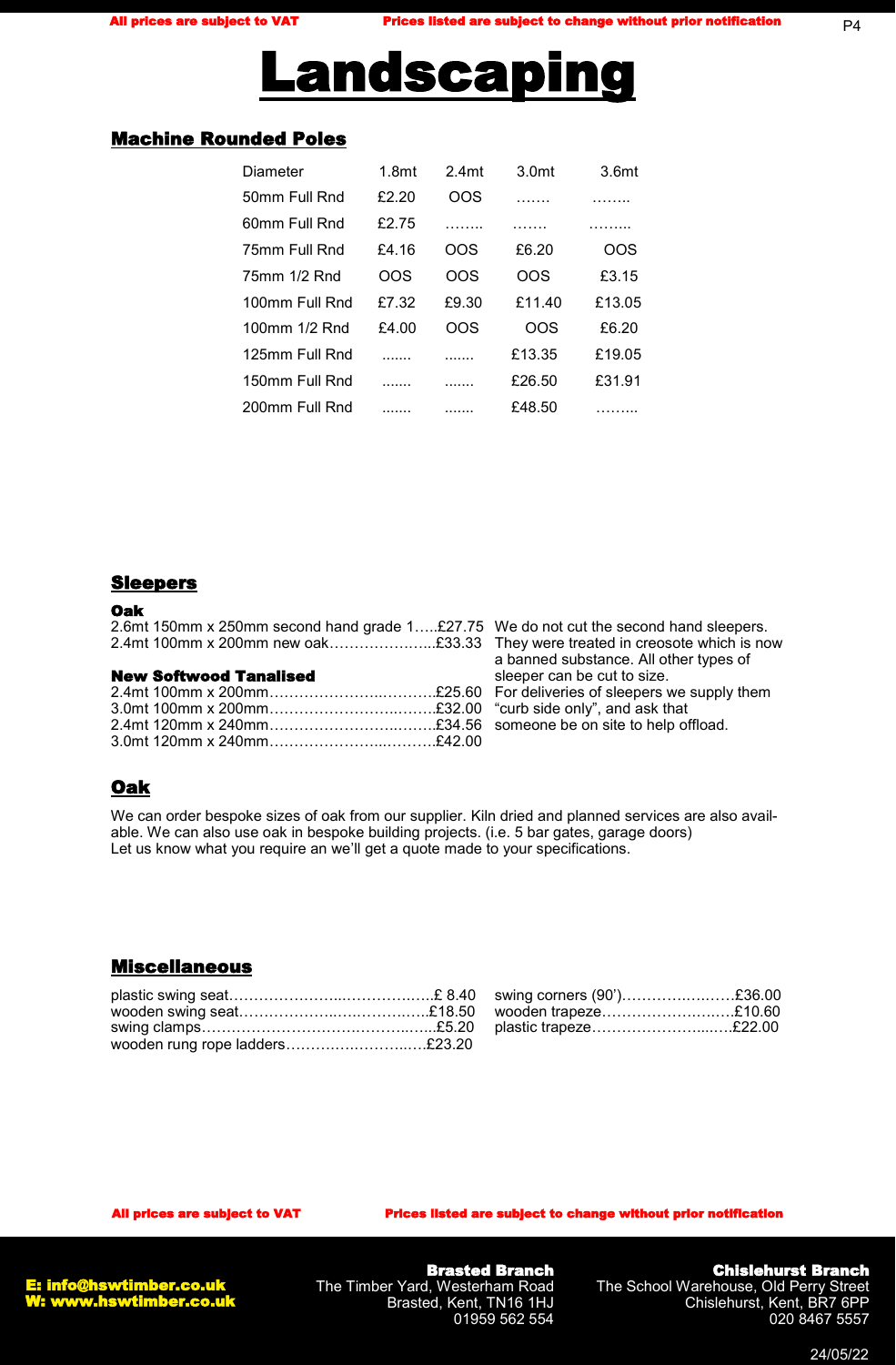P5

All prices are subject to VAT Prices listed are subject to change without prior notification



# **Sawn Timber**<br>size(mm) imperial size(mm) imperial  $p/mt$ <br>47 x 75  $2^n$  x 3"  $2 \times 3 \times 2 = 60$  $2^{\degree} \times 3^{\degree}$ <br>  $2^{\degree} \times 4^{\degree}$   $2.85$ 47 x 100 Treated Timber

| size(mm)   | imperial        | 6.0mts | p/mt   |
|------------|-----------------|--------|--------|
| 25 x 100   | $1" \times 4"$  |        | £1.80  |
| 25 x 150   | $1" \times 6"$  |        | £2.10  |
| 47 x 50    | $2" \times 2"$  |        | £1.60  |
| 47 x 75    | $2" \times 3"$  |        | £2.10  |
| 47 x 100   | $2" \times 4"$  |        | £2.50  |
| 47 x 125   | $2" \times 5"$  |        | £3.20  |
| 47 x 150   | $2" \times 6"$  | £4.10  | £3.90  |
| 47 x 175   | $2" \times 7"$  | £4.80  | £4.60  |
| 47 x 200   | $2" \times 8"$  | £5.50  | £5.30  |
| 47 x 225   | $2" \times 9"$  | £6.30  | £6.00  |
| 47 x 250   | $2" \times 10"$ |        | P.O.A. |
| 75 x 100   | $3" \times 4"$  |        | £4.70  |
| 75 x 150   | $3" \times 6"$  |        | P.O.A. |
| 75 x 225   | $3" \times 9"$  |        | £10.80 |
| 150 x 150  | $6" \times 6"$  |        | £17.65 |
| 50mm arris | 2"              |        | £1.60  |

#### **Tile Batten** (treated)

| -------------<br>size(mm) | imperial            | p/mt  | +300mts         |
|---------------------------|---------------------|-------|-----------------|
| $19 \times 38$            | $3/4$ " x $1.1/2$ " | 68p   | 58p             |
| 25 x 38                   | $1" \times 1.1/2"$  | 84p   | 73p             |
| $25 \times 50$            | $1" \times 2"$      | £1.06 | 92 <sub>p</sub> |

#### Scaffold Boards

#### Firrings

| size(mm) imperial p/mt     |  |
|----------------------------|--|
| 40mm - 0mm2" - 0"£1.45     |  |
| $65$ mm - 0mm3" - 0"£1.65  |  |
| $90$ mm - 0mm4" - 0"£1.90  |  |
| .70mm - 20mm3" - 1"£1.90   |  |
| 95mm - 20mm4" - 1"£2.10    |  |
| $95mm - 45mm$ 4" - 2"£2.60 |  |
|                            |  |

| sheets cut to size (per cut)50p |
|---------------------------------|
| cutting (rip saw ect)30p        |
| machining (planner ect)60p      |

Brasted Branch The Timber Yard, Westerham Road Brasted, Kent, TN16 1HJ 01959 562 554

Chislehurst Branch The School Warehouse, Old Perry Street Chislehurst, Kent, BR7 6PP

020 8467 5557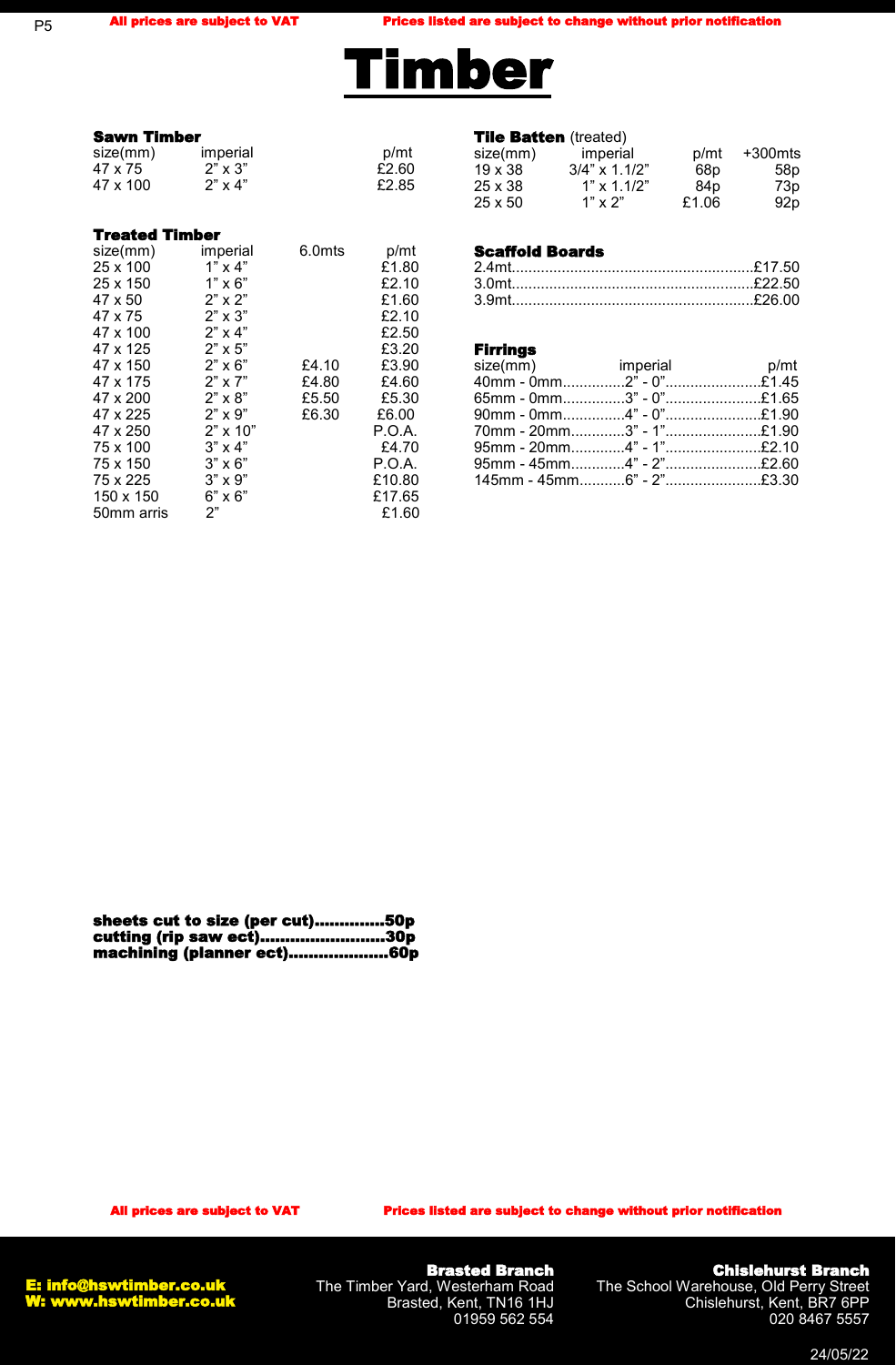P6



#### Softwood Mouldings

| size (mm)                            |                                                     | p/mt            |
|--------------------------------------|-----------------------------------------------------|-----------------|
| 13 x 25 ogee panel moulding          |                                                     | £1.00           |
| 13 x 38 ogee panel moulding          |                                                     | £1.70           |
| 25 x 50 picture rail                 |                                                     | £2.38           |
|                                      | 25 x 150 skirting (ovolo/chamfered - torus/ogee)    | £3.85           |
| 25 x 75 ogee architrave              |                                                     | £1.95           |
| 25 x 75 torus architrave             |                                                     | £1.95           |
| 19 x 125 redwood shiplap             |                                                     | £2.22           |
|                                      | 19 x 125 redwood shiplap TREATED                    | £2.60           |
| 18 x 100 TGV                         |                                                     | £1.79           |
| 18 x 125 TGV                         |                                                     | £2.23           |
|                                      | 32 x 115 door linings (5.1mt lengths)               | £2.98           |
|                                      | 32 x 138 door linings (5.1mt lengths)               | £3.60           |
| 38mm ovolo stop bead                 |                                                     | 95 <sub>p</sub> |
| 50mm ovolo stop bead                 |                                                     | £1.15           |
| 50 x 115 wallfix handrail (pigs ear) |                                                     | £8.60           |
|                                      | 50 x 75 crown handrail (fillets not included) £4.50 |                 |
| 32mm spindles (turned Edwardian)     |                                                     | £4.00           |
| 19 x 25 staff bead                   |                                                     | £1.10           |
| 19 x 32 staff bead                   |                                                     | £1.16           |
| 13 x 25 parting bead                 |                                                     | 75 <sub>p</sub> |
| 12mm quadrant                        | (per 2.4mt length)                                  | £2.42           |
| 15mm quadrant                        | (per 2.4mt length)                                  | £3.10           |
| 18mm quadrant                        | (per 2.4mt length)                                  | £3.47           |
| 21mm quadrant                        | (per 2.4mt length)                                  | £4.18           |
|                                      |                                                     |                 |

| <b>Ramin Mouldings</b> (all 2.4mt lengths) |       |
|--------------------------------------------|-------|
| 'D' section                                | price |
|                                            |       |
|                                            |       |
|                                            |       |
| half round                                 |       |
|                                            |       |
|                                            |       |
| hockey stick                               |       |
|                                            |       |
| dowel                                      |       |
|                                            |       |
|                                            |       |
|                                            |       |
|                                            |       |
|                                            |       |
|                                            |       |
|                                            |       |
|                                            |       |
| reed                                       |       |
|                                            |       |
|                                            |       |
| right angle                                |       |
|                                            |       |
|                                            |       |
|                                            |       |
| square                                     |       |
|                                            |       |
| scotia                                     |       |
|                                            |       |
|                                            |       |
|                                            |       |
|                                            |       |
|                                            |       |

#### Decorative Mouldings (all 2.4mt lengths)

| 6.0mm x 31mm 'D' moulding£2.68   |  |
|----------------------------------|--|
| 10mm x 20mm half round£3.12      |  |
| 14mm x 28mm half round£4.32      |  |
| 6.0mm x 12mm astrigal£3.32       |  |
| 15mm x 41mm double astrigal£5.76 |  |
|                                  |  |
|                                  |  |
|                                  |  |
|                                  |  |
|                                  |  |

size (mm) price p/mt length

#### MDF Mouldings **(primed)**

| size (mm)             | price p/mt length |       |
|-----------------------|-------------------|-------|
| skirting              |                   |       |
| 18 x 94 pencil round  | £2.10             | 4.4mt |
| 18 x 94 chamfered     | £2.10             | 4.4mt |
| 18 x 144 ogee         | £2.88             | 4.4mt |
| 18 x 144 torus        | £2.88             | 4.4mt |
| 18 x 144 ovolo        | £2.88             | 4.4mt |
| 18 x 144 grooved      | £2.88             | 4.4mt |
| 18 x 144 pencil round | £2.88             | 4.4mt |
| 18 x 144 chamfered    | £2.88             | 4.4mt |
| 18 x 169 ogee         | £3.60             | 4.4mt |
| 18 x 169 torus        | £3.60             | 4.4mt |
| 18 x 219 ogee         | £4.50             | 4.4mt |
| 18 x 219 torus        | £4.50             | 4.4mt |

| All prices are subject to VAT | <b>Prices listed are subject to change without prior notification</b> |
|-------------------------------|-----------------------------------------------------------------------|
|                               |                                                                       |

18 x 44 pencil round 18 x 44 chamfered 18 x 58 ogee 18 x 69 ogee 18 x 69 torus 18 x 69 ovolo 18 x 69 grooved 18 x 69 pencil round 18 x 69 chamfered 18 x 58 dado rail 25 x 219 window board 25 x 294 window board

**architrave**

MDF Mouldings **(primed)** 



Brasted Branch The Timber Yard, Westerham Road Brasted, Kent, TN16 1HJ 01959 562 554

### Chislehurst Branch

4.4mt 4.4mt 4.4mt 4.4mt 4.4mt 4.4mt 4.4mt 4.4mt 4.4mt 4.4mt 5.4mt 5.4mt

The School Warehouse, Old Perry Street Chislehurst, Kent, BR7 6PP 020 8467 5557

£1.25 £1.25 £1.45 £1.60 £1.60 £1.60 £1.60 £1.60 £1.60 £1.60 £6.15 £8.25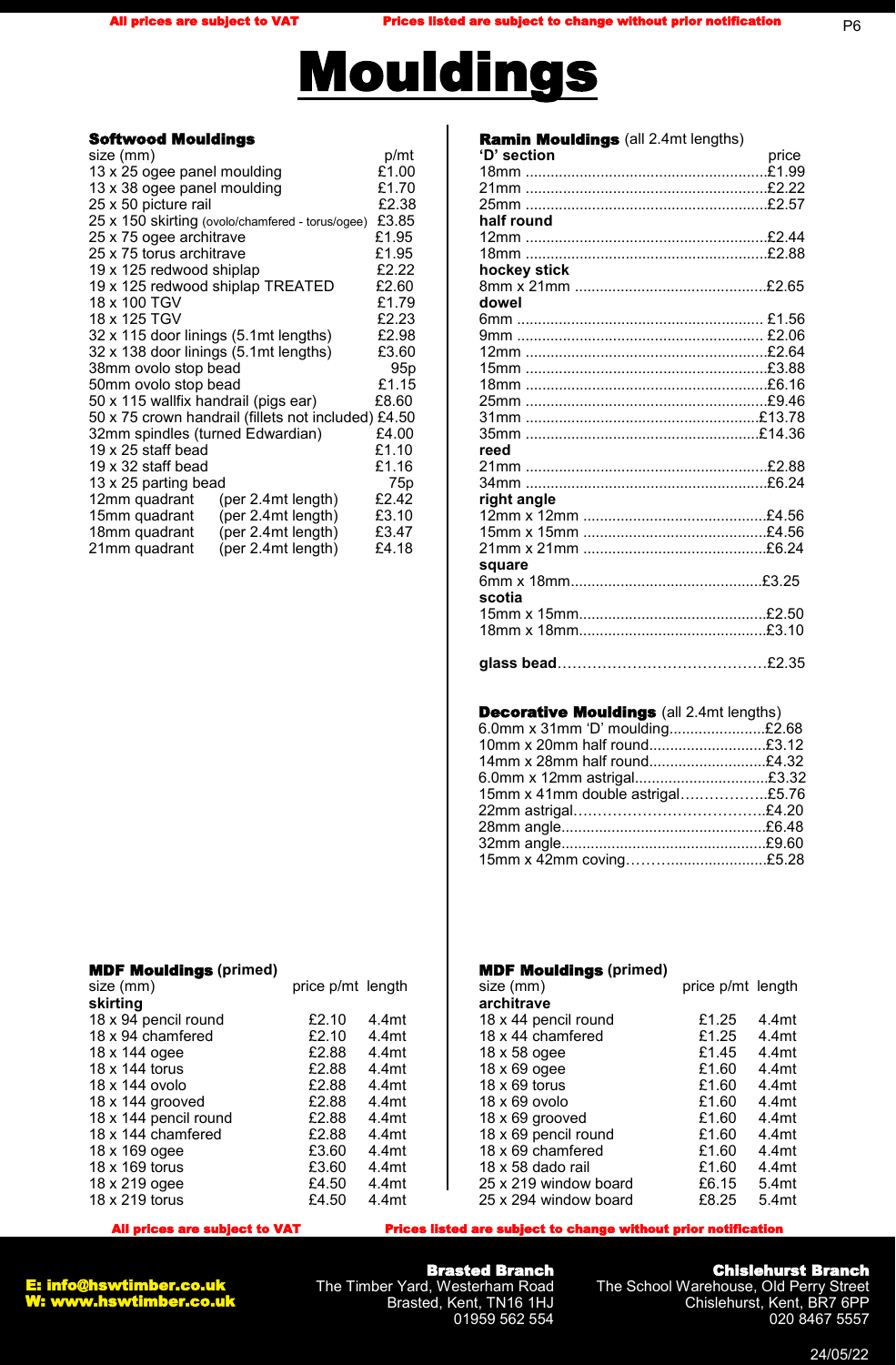P7

All prices are subject to VAT Prices listed are subject to change without prior notification



| <b>PAR</b><br>size(mm)      | imperial                                      | p/mt                     | <b>Hardwood</b> (dark red far eastern)<br>size(mm)                   | p/mt             |
|-----------------------------|-----------------------------------------------|--------------------------|----------------------------------------------------------------------|------------------|
| 16 x 25<br>13 x 50          | $1/2$ " x 1"<br>$1/2$ " x 2"                  | 80 <sub>p</sub><br>£1.00 | 45 x 150 flat cill (45 x 145)<br>57 x 150 step cill (57 x 145)       | £17.93<br>£24.30 |
| $16 \times 38$<br>16 x 50   | 5/8" x 1.1/2" (door stop)<br>$5/8$ " x 2"     | £1.00                    | 45 x 175 flat cill (45 x 170)                                        | £22.28           |
| 19 x 75                     | $3/4$ " x 3"                                  | £1.20<br>£1.84           | 57 x 175 step cill (57 x 170)<br>32 x 150 window board (26 x 145)    | £27.38<br>£13.13 |
| 19 x 100<br>19 x 150        | $3/4$ " x 4"<br>$3/4" \times 6"$              | £2.45<br>£3.40           | 32 x 175 window board (26 x 170)<br>32 x 225 window board (26 x 220) | £15.75<br>£18.98 |
| 25 x 25<br>25 x 38          | $1" \times 1"$<br>$1" \times 1.1/2"$          | 76 <sub>p</sub><br>£1.10 | 32 x 250 window board (26 x 240)<br>32 x 100 nose section (26 x 95)  | £21.38<br>£8.03  |
| 25 x 50<br>25 x 75          | $1" \times 2"$<br>$1" \times 3"$              | £1.20<br>£1.84           | 25 x 50 PAR (20 x 45)                                                | £2.61            |
| 25 x 100                    | $1" \times 4"$                                | £2.45                    | 25 x 75 PAR (20 x 70)<br>25 x 100 PAR (20 x 95)                      | £4.28<br>£6.23   |
| 25 x 125<br>25 x 150        | $1" \times 5"$<br>$1" \times 6"$<br>(redwood) | £3.00<br>£3.40           | 25 x 150 PAR (20 x 145)<br>32 x 150 PAR (26 x 140)                   | £8.78<br>£13.13  |
| 22 x 150<br>25 x 175        | $7/8$ " x 6"<br>$1" \times 7"$                | £2.60<br>£3.70           | 50 x 50 PAR (45 x 45)<br>50 x 75 PAR (45 x 70)                       | £7.28<br>£8.25   |
| 25 x 200<br>25 x 225        | $1" \times 8"$<br>$1" \times 9"$              | £4.50<br>£5.05           | 50 x 100 PAR (45 x 95)                                               | £11.18<br>£18.53 |
| $32 \times 38$              | $1.1/4$ " x $1.1/2$ " (firecheck)             | £1.40                    | 50 x 150 PAR (45 x 145)<br>100 x 100 PAR (95 x 95)                   | £27.98           |
| 32 x 175<br>32 x 225        | $1.1/4$ " x 7"<br>$1.1/4" \times 9"$          | £5.35<br>£6.95           | 75 x 75 PAR (70 x 70)<br>75 x 100 PAR (70 x 95)                      | £15.12<br>£20.25 |
| 32 x 275<br>38 x 38         | $1.1/4" \times 11"$<br>$1.1/2" \times 1.1/2"$ | £9.19<br>£2.20           | 16 x 38 PAR (12 x 34)<br>16 x 50 PAR (12 x 47)                       | £2.03<br>£1.76   |
| 38 x 50                     | $1.1/2" \times 2"$<br>$1.1/2" \times 3"$      | £2.43<br>£3.40           | 38mm ovolo (12 x 34)                                                 | £1.43            |
| 38 x 75<br>38 x 100         | $1.1/2" \times 4"$                            | £4.00                    | 50mm ovolo (12 x 45)<br>50mm ogee (12 x 45)                          | £1.93<br>£2.33   |
| 50 x 50<br>50 x 75          | $2" \times 2"$<br>$2" \times 3"$              | £2.43<br>£3.65           | 75mm ogee skirting (15 x 70)<br>50mm chamfered (15 x 45)             | £2.88<br>£2.33   |
| 50 x 100<br>50 x 150        | $2" \times 4"$<br>$2" \times 6"$              | £4.10<br>£7.30           | 75mm chamfered (15 x 70)<br>100mm chamfered (15 x 95)                | £2.88<br>£4.28   |
| 50 x 225<br>75 x 75         | $2" \times 9"$<br>$3" \times 3"$              | £11.38<br>£5.70          | 150mm torus/ogee skirting (20 x 145)<br>15 x 95 TGV                  | £9.23<br>£4.80   |
| 75 x 100                    | $3" \times 4"$                                | £8.65                    | glazing bead (fire check)                                            | £2.08            |
| 100 x 100                   | $4" \times 4"$                                | £11.55                   | 45 x 55 door drip                                                    | £8.10            |
|                             |                                               |                          |                                                                      |                  |
|                             |                                               |                          |                                                                      |                  |
|                             |                                               |                          |                                                                      |                  |
|                             |                                               |                          |                                                                      |                  |
|                             |                                               |                          |                                                                      |                  |
|                             |                                               |                          |                                                                      |                  |
|                             |                                               |                          |                                                                      |                  |
|                             |                                               |                          |                                                                      |                  |
|                             | <b>American White Oak (kiln dried)</b>        |                          | <b>American White Oak (kiln dried)</b>                               |                  |
| size(mm)                    | imperial                                      | p/mt                     | size(mm)                                                             | p/mt             |
| 15 x 34 PAR<br>20 x 45 PAR  | 5/8" x 1.1/2"<br>$1" \times 2"$               | £4.47<br>£6.60           | 12 x 34 ovolo<br>20 x 68 ogee/cham/pencil                            | £4.15<br>£7.83   |
| 20 x 70 PAR<br>20 x 95 PAR  | $1" \times 3"$<br>$1" \times 4"$              | £7.54<br>£11.50          | 20 x 130 chamfered<br>20 x 140 torus/ogee                            | £15.59<br>£15.59 |
| 20 x 144 PAR<br>45 x 45 PAR | $1" \times 6"$<br>$2" \times 2"$              | £15.21<br>£14.57         | 26 x 218 window board<br>26 x 140 door lining                        | £40.53<br>£20.74 |
| 45 x 70 PAR                 | $2" \times 3"$                                | £19.72                   | 19 x 19mm quadrant                                                   | £4.15            |
| 45 x 90 PAR<br>45 x 140 PAR | $2" \times 4"$<br>$2" \times 6"$              | £28.57<br>£37.70         | 15 x 95 TGV<br>24 x 25 fire check bead                               | £10.25<br>£5.29  |

in finished sizes

in finished sizes

All prices are subject to VAT Prices listed are subject to change without prior notification



Brasted Branch The Timber Yard, Westerham Road Brasted, Kent, TN16 1HJ 01959 562 554

 $\overline{\phantom{a}}$ 

#### Chislehurst Branch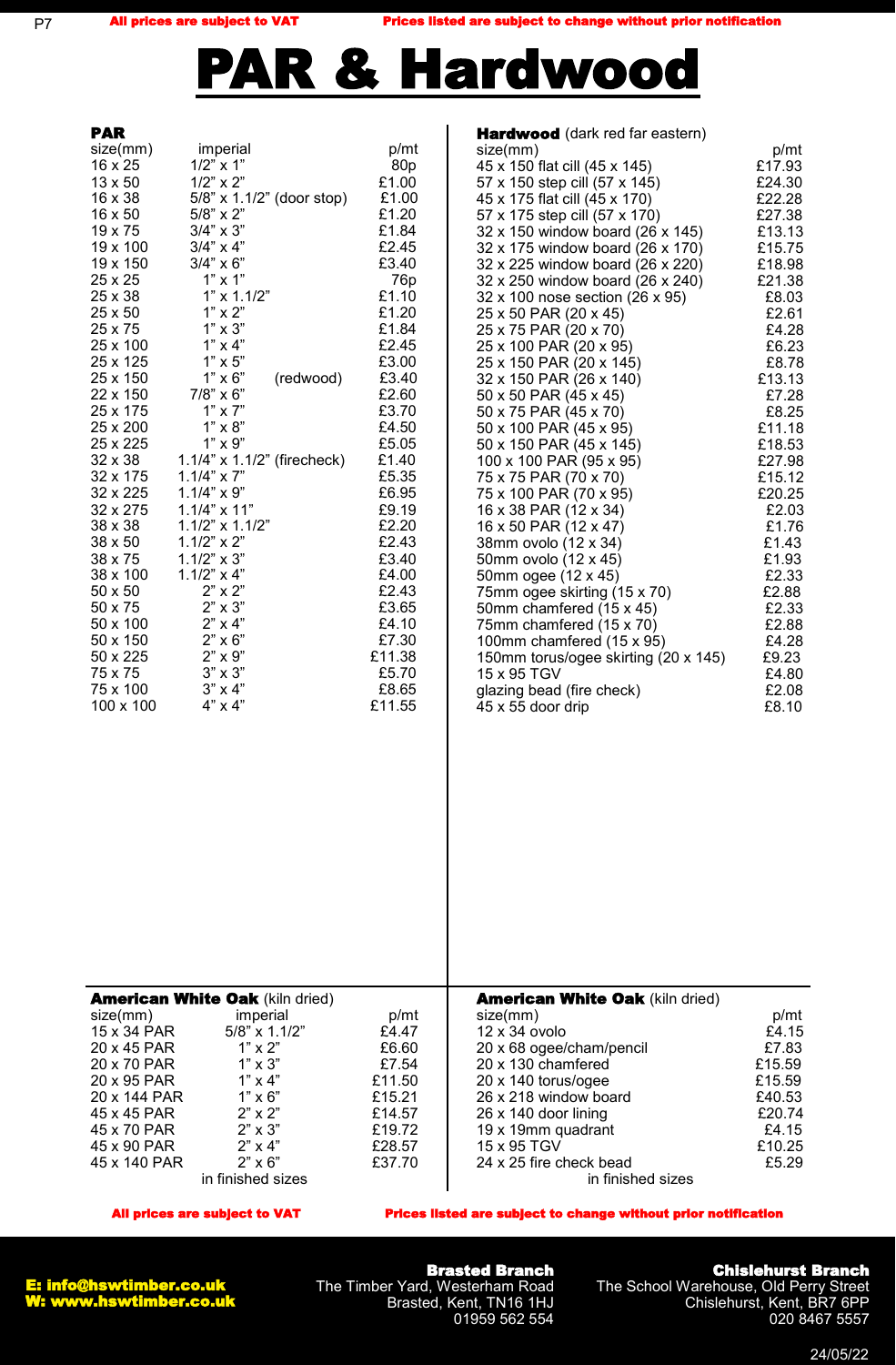# heet Materials

Plywood Exterior Grade (hardwood throughout) all 2440mm x 1220mm - 8' x 4' 3.6mm.……………………………………….£13.92 5.5mm........................................................£15.88 9mm.………………………………………....£20.00 12mm………………………………………...£24.44 18mm………………………………………...£37.50 25mm………………………………………...£51.33

#### **Plywood Shuttering Grade (popular core)**

| all 2440mm x 1220mm - 8' x 4' |  |
|-------------------------------|--|
|                               |  |
|                               |  |
|                               |  |

#### Plywood Marine

| all 2440mm x 1220mm - 8' x 4' |  |
|-------------------------------|--|
|                               |  |
|                               |  |

#### Plywood Far Eastern

| all 2440mm x 1220mm - 8' x 4' |  |
|-------------------------------|--|
|                               |  |
|                               |  |

#### O.S.B.

| all 2440mm x 1220mm - 8' x 4' |  |
|-------------------------------|--|
|                               |  |
|                               |  |
|                               |  |

#### O.S.B. (grade 3) T&G

| all 2400mm x 600mm - 8' x 2' |  |
|------------------------------|--|
|                              |  |

**Flooring Grade Chipboard** (moisture resist) all 2400mm x 600mm - 8' x 2' 18mm-P5 22mm-P5 …………….£15.90………………£18.56

#### Hardboards

| 3.2mm 610mm x 1220mm£1.85  |  |
|----------------------------|--|
| 3.2mm 2440mm x 1220mm£5.66 |  |

Pin Board 9mm 2440mm x 1220mm……….…………P.O.A.

#### White Melamine Faced Chipboard

| 18mm 2400mm x 1200mmP.O.A.                    |  |
|-----------------------------------------------|--|
| 22mm white iron on edging strip (50mts)£12.00 |  |

Buffalo Board …...………………………£60.00

#### MDF

| all 2440mm x 1220mm - 8' x 4'        |  |
|--------------------------------------|--|
|                                      |  |
|                                      |  |
|                                      |  |
|                                      |  |
|                                      |  |
|                                      |  |
|                                      |  |
|                                      |  |
| 6mmmoisture resistant£23.55          |  |
| 9mmmoisture resistant£29.72          |  |
| 12mmmoisture resistant£36.98         |  |
| 18mmmoisture resistant(medite)£52.93 |  |
| 22mmmoisture resistant£33.71         |  |
| 25mmmoisture resistant£72.45         |  |
| thicker sizes are available          |  |
|                                      |  |

#### MDF Decorative Boards

| all 2440mm x 1220mm - 8' x 4' |  |
|-------------------------------|--|
|                               |  |
|                               |  |
|                               |  |
|                               |  |
|                               |  |
|                               |  |

#### Painted MDF

| 3.0mm 2440mm x 1220mm white£6.70 |  |  |
|----------------------------------|--|--|
|----------------------------------|--|--|

#### Edging Strip (iron on)

| 22mm walnut veneer£20.00 |
|--------------------------|
|                          |

#### **Site Protection Sheeting (cordex)**

| 2mm 2440mm x 1220mm£3.50 |  |  |
|--------------------------|--|--|
|--------------------------|--|--|

sheets cut to size (per cut)………….50p

All prices are subject to VAT Prices listed are subject to change without prior notification



Brasted Branch The Timber Yard, Westerham Road Brasted, Kent, TN16 1HJ 01959 562 554

# Chislehurst Branch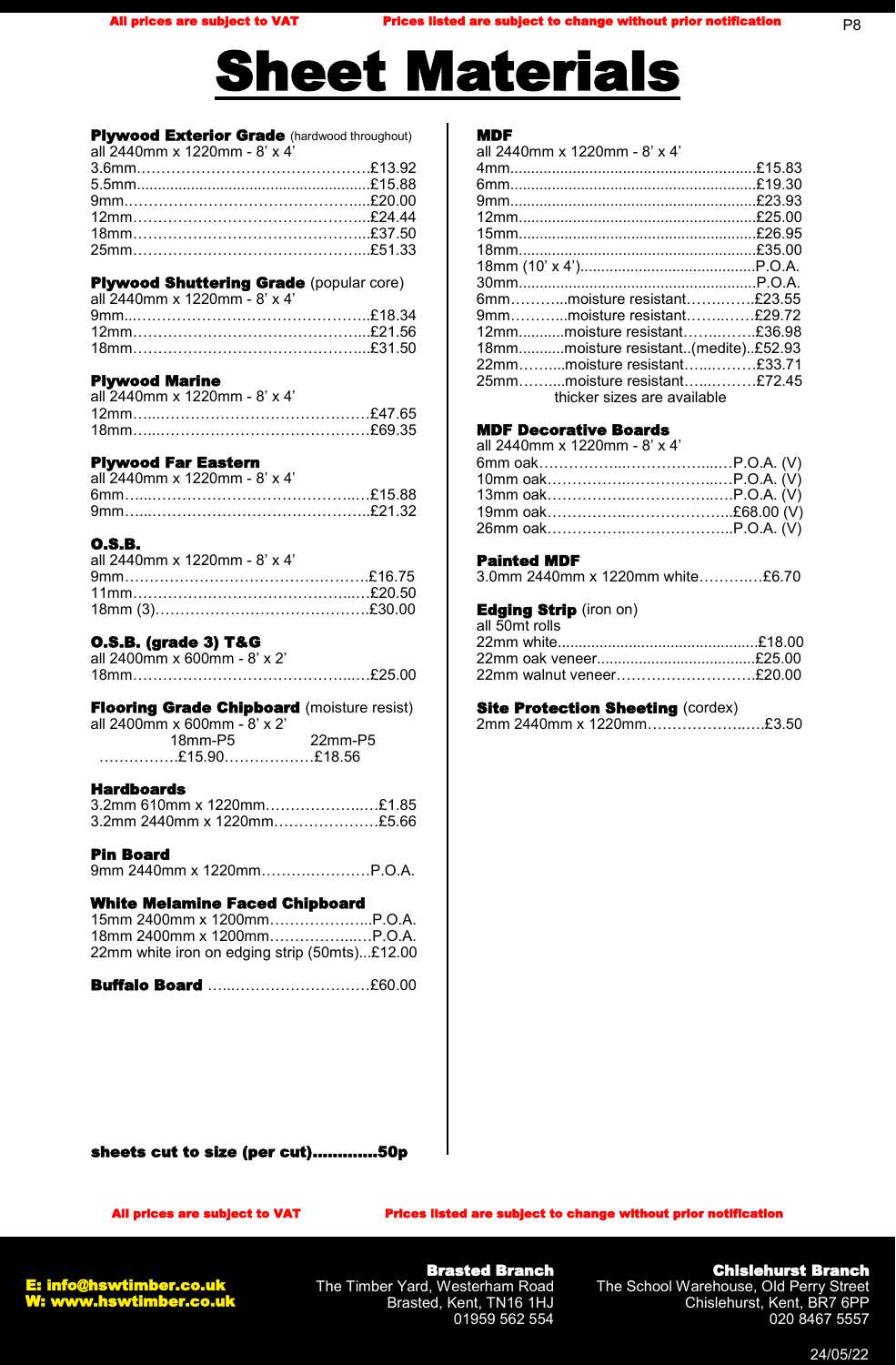

#### Celotex / Kingspan / Ecotherm

(2400mm x 1200mm)

| 25mm  £22.40   |  |
|----------------|--|
| 50mm £30.75    |  |
| 70mm £46.85    |  |
| 80mm P.O.A.    |  |
| 90mm £52.70    |  |
| $100$ mm£57.10 |  |
| $120$ mm£60.50 |  |

#### Fibreglass

| $(100 \text{mm} = 13.8 \text{ Sq Mtrs Per Pack})$     |
|-------------------------------------------------------|
| $(150 \text{mm} = 9 \text{Sq M} \text{trs Per Pack})$ |

#### Rockwool

| 50mm cavity wall batts (coverage 6.55 sq/mts)                       |  |
|---------------------------------------------------------------------|--|
| 12 - 455mm x 1200mm £P.O.A.                                         |  |
| 65mm cavity wall batts (coverage 5.46 sq/mts)                       |  |
| 10 - 455mm x 1200mm £P.O.A.                                         |  |
| 100mm rollbatts (coverage 5.76 sq/mts)£42.63                        |  |
| 150mm rollbatts (coverage 4.35 sq/mts)£45.65<br>rollbatt infomation |  |
| 100mm (K-Value) W/MK 0.037 - (R-Value) M2 - K/W 2.7                 |  |
| 150mm (K-Value) "/MK 0.037 - (R-Value) M2 - K/W 4.05                |  |
| 100mm RWA45 sound slab£25.50                                        |  |
|                                                                     |  |
| <b>Roof Decking</b>                                                 |  |
| 96mm 2400mm x 1200mmP.O.A.                                          |  |
|                                                                     |  |
| <b>Polystyrene</b> (standard grade)                                 |  |
| 25mm 2400mm x 1200mm£6.18                                           |  |
| 50mm 2400mm x 1200mm£12.35                                          |  |
|                                                                     |  |
| <b>Black Poly DPC (30mts)</b>                                       |  |
|                                                                     |  |
|                                                                     |  |
|                                                                     |  |
|                                                                     |  |
|                                                                     |  |

#### Polythene Sheet

|--|--|

#### Insulation Blanket

| Aluminium Eall (for opinion) |  |
|------------------------------|--|

| $\blacksquare$ |                                     |  |
|----------------|-------------------------------------|--|
|                | Self adhesive tape 50mt x 50mm£7.50 |  |

Celotex, Kingspan and Ecotherm are thermal insulation boards and a PIR product. PIR (polyisocyanurate) insulation provides the perfect solution for meeting both current and future building regulations and other carbon reduction programmes. They are a foam based board which makes them ideal to cut to size.

Fibreglass is a standard type of insulation product, offering thermal and acoustic insulation. Appropriate safety equipment should be used at all times during installation.

Rockwool insulation Slabs that can be used for thermal, acoustic and fire insulation. They are manufactured in a variety of thicknesses and densities to suit most requirements. They are suitable for many applications including thermal insulation for floors, walls, roofs and boiler rooms. They are easy to handle and install.

Roof deck is similar to celotex except it has a 6mm ply board glued to the face of the foam.

Polystyrene is the cheapest insulation option offering only a basic level of thermal and acoustic insulation.

DPC is used to stop dampness in buildings. A **damp-proof course** is a horizontal barrier in a wall designed to resist rising damp. To avoid water from reaching the walls, you should lay a DPC layer at plinth level.

Superfoil is a multi-layer foil insulation, complete thermal insulant, air leakage and vapour barrier in one product. Superfoil creates a thermally insulated and airtight roofspace.

**All prices is the subject to VAT Prices listed are subject to change without prior is notificate** 



Brasted Branch The Timber Yard, Westerham Road Brasted, Kent, TN16 1HJ 01959 562 554

# Chislehurst Branch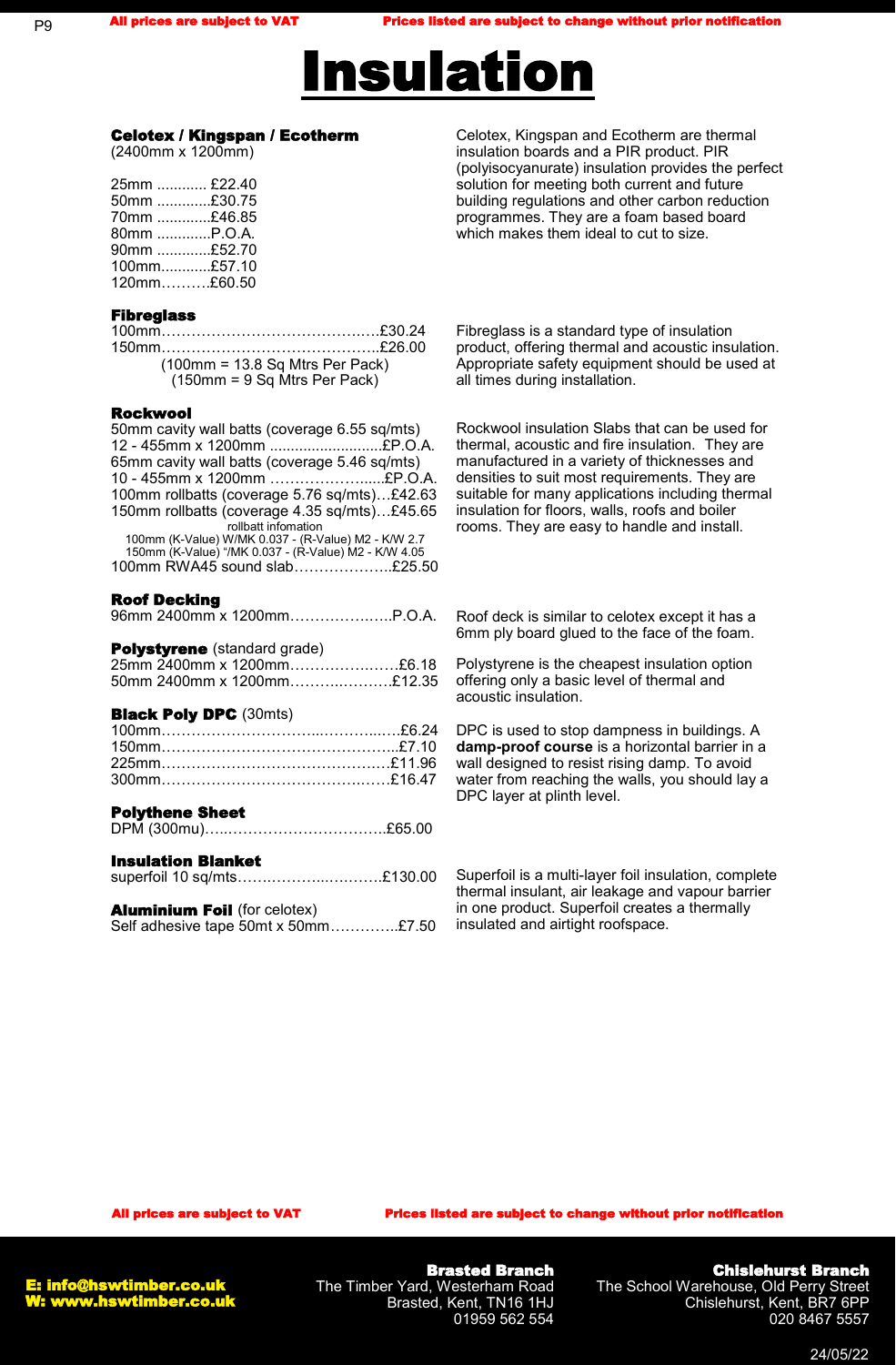# Drylining Products

### Plasterboards

| 9.5mm 900mm x 1800mm (6' x 3')£6.98<br>12.5mm 1200mm x 2400mm (8' x 4')£7.95<br>12.5mm 900mm x 1800mm (6' x 3')£6.00                                                                            |  |
|-------------------------------------------------------------------------------------------------------------------------------------------------------------------------------------------------|--|
| 12.5mm 1200mm x 2400mm duplexP.O.A<br>12.5mm 900mm x 1800mm duplexP.O.A<br>12.5mm 1200mm x 2400mm fireline£12.10<br>12.5mm 1200mm x 2400mm M/R£14.74<br>12.5mm 1200mm x 2400mm soundblock£15.18 |  |
| Plaster (25kg bags)                                                                                                                                                                             |  |
| <b>Drywall Adhesive</b> (bonding compound)                                                                                                                                                      |  |
| <b>Thermal Boards</b><br>27mm thermal laminate plus£37.60<br>(equivalent to 40mm thermal boards)                                                                                                |  |
| Fermecell<br>12mm 1200mm x 800mm£12.49                                                                                                                                                          |  |
| <b>GRG Boards</b><br>6mm 2400mm x 1200mm£27.50                                                                                                                                                  |  |
|                                                                                                                                                                                                 |  |
| <b>Plaster Angle Beads</b> (thin coat & rendering)                                                                                                                                              |  |
| <b>Cove</b> (British gypsum)                                                                                                                                                                    |  |
| <b>Cornice</b> (British gypsum)                                                                                                                                                                 |  |
| Cove Adhesive                                                                                                                                                                                   |  |
| Fast Set/Easy Fill (jointing compound)                                                                                                                                                          |  |

Plasterboard is a gypsum based sheet building material used in both new and old builds to build new non load bearing internal partition walls and linings, or improve existing wall surfaces which are damaged and uneven.

#### Drywall Screws

|            | $1/2$ Box Box (1000) |
|------------|----------------------|
|            |                      |
|            |                      |
|            |                      |
|            |                      |
|            |                      |
| 65mm£13.20 |                      |
| 75mm£16.67 |                      |
|            |                      |
|            |                      |
|            |                      |

Fermecell is used as a backing board for showers, wetrooms and general bathroom applications. Its surface may be tiled, textured or wallpapered.

GRG boards (cement particle board) are rated as non-combustible and are ideal for fire proofing applications.

#### **Tile Adhesive** (showerproof)

#### All Purpose Powder Filler

#### **Dryfix**

All prices are subject to VAT Prices listed are subject to change without prior notification

E: info@hswtimber.co.uk W: www.hswtimber.co.uk

Brasted Branch The Timber Yard, Westerham Road Brasted, Kent, TN16 1HJ 01959 562 554

# Chislehurst Branch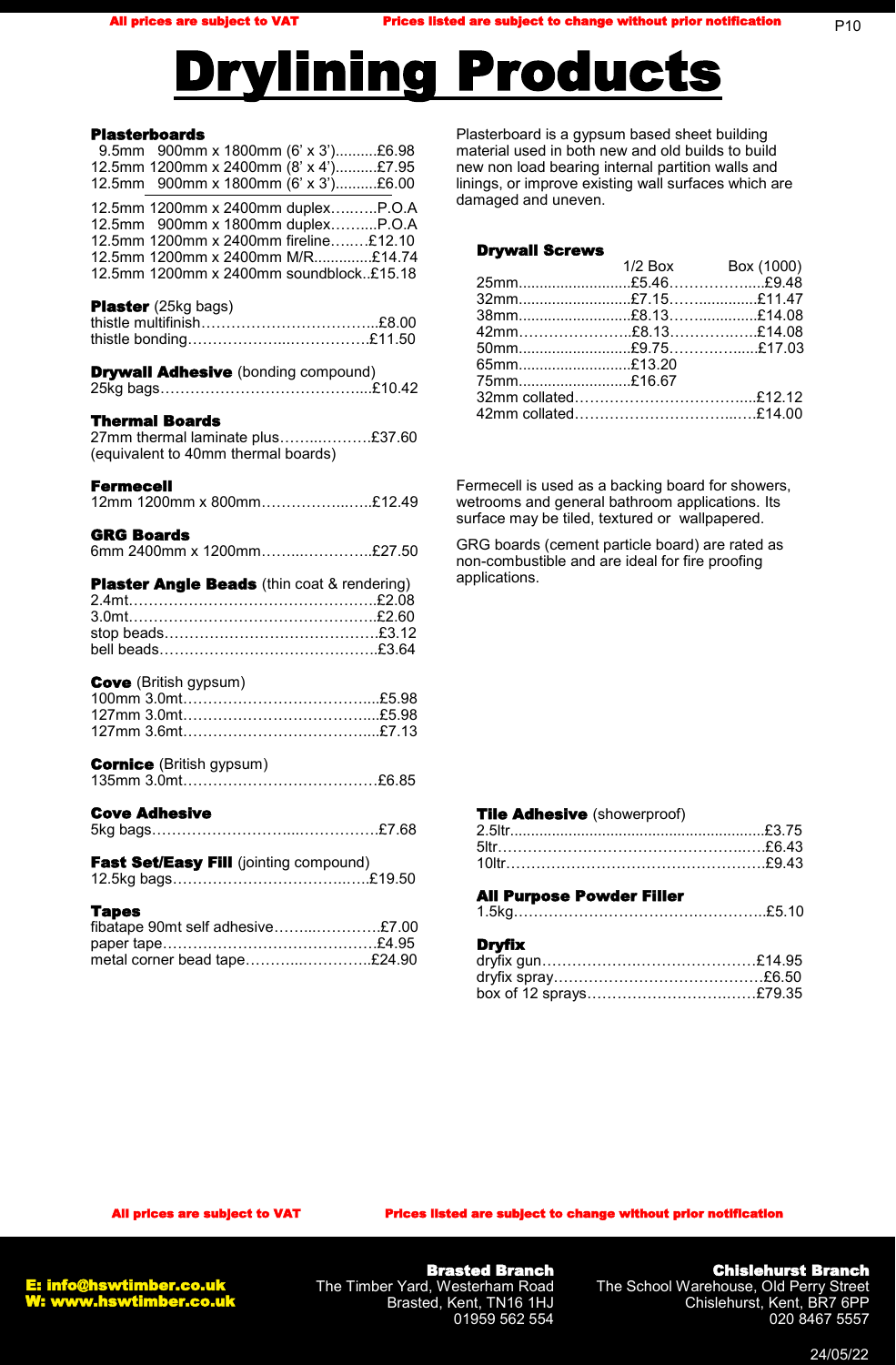

**Cement in plastic bag**.....................£6.75

#### MDF Radiator Inserts  $(4' \times 2')$

| (4 X Z J                                         |  |
|--------------------------------------------------|--|
| lattice / quartrefoil / gothic£17.25             |  |
| regency / provincial / contemporary£21.75        |  |
| small lattice / small quartrefoil / small gothic |  |
| montrosa / bouguet / filigree / fleur de lys     |  |
| teddy bear / stars & moons / hearts£22.50        |  |
| $(6' \times 2')$                                 |  |
| gotico / dedalo / fleur de lys / damasco /       |  |
|                                                  |  |

# **Decorative MDF** (moisture resistant)

| (bead & butt 9mm)                         | $1 - 5$      | հ+ |
|-------------------------------------------|--------------|----|
| 2440mm x 600mm (portrait)                 | 0.0.S 0.0.S. |    |
| 2440mm x 1220mm (landscape) £42.63 £39.50 |              |    |





 (portrait) (landscape) (2440mm x 1220mm) (1220mm x 2440mm)

### Roofing Felt

green mineral 35Kg (10mt x 1mt)….……...£30.70 green mineral (shed grade)………………..£18.20 torch-on charcoal mineral (8mt x 1mt)……£42.00 torch-on underlay felt……………………….£44.10 iko breathable felt (1.5mt x 50mt)………...£75.00

### Felt Adhesive (cold)

| 5ltr…………………………………………………£20.15 |  |
|-------------------------------|--|
|                               |  |

#### Felt Tiles

#### Western Red Ceder Shingles

red - 5" average coverage (2.28 sqmts)….£80.00

#### Lead Flashing (code 4)

| 150mm ali soakers (25)£9.50 |  |
|-----------------------------|--|

#### Rubbish Sacks

| <b>Soffit Strips</b> (white or brown) |  |
|---------------------------------------|--|
|                                       |  |
|                                       |  |

#### Easy Drip

| ----, ---- |                                |
|------------|--------------------------------|
|            | Pack of 9 - 1.2mt lengths£7.50 |

All prices are subject to VAT Prices listed are subject to change without prior notification



Brasted Branch The Timber Yard, Westerham Road Brasted, Kent, TN16 1HJ 01959 562 554

### Chislehurst Branch

The School Warehouse, Old Perry Street Chislehurst, Kent, BR7 6PP 020 8467 5557

24/05/22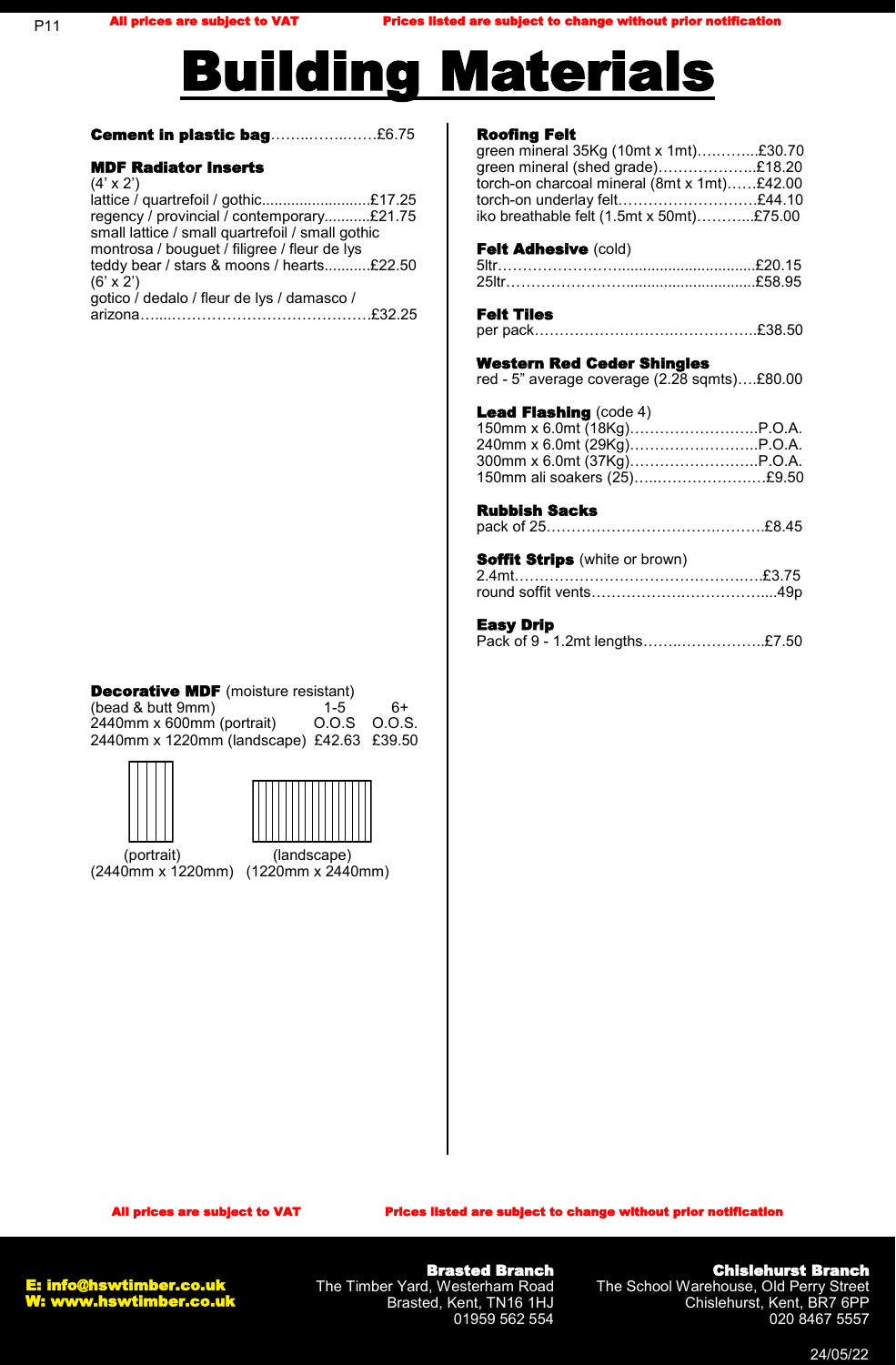#### Adhesives

| gun & nail standard£2.95 (£65.00 for 25) |  |
|------------------------------------------|--|
| pink grip£3.30 (£35.00 for 12)           |  |
|                                          |  |
|                                          |  |
|                                          |  |
|                                          |  |
|                                          |  |
|                                          |  |
|                                          |  |
|                                          |  |

#### PVA (bond)

### Wood Glue (PVA) (water resistant)

#### PU Glue

| 750g tub (30 mins) lumberjack£13.15 |  |
|-------------------------------------|--|
| 750g tub (45 mins) lumberjack£13.15 |  |

#### Gator Glue

# D4 Glue

# Mastics

| flexible decorators filler (caulk)£2.52                                                                |  |
|--------------------------------------------------------------------------------------------------------|--|
| <b>Silicones</b> (brown, white & clear)                                                                |  |
|                                                                                                        |  |
| 310cc bath + sanitry£3.85                                                                              |  |
|                                                                                                        |  |
| <b>Contact Adhesive</b>                                                                                |  |
|                                                                                                        |  |
|                                                                                                        |  |
| <b>Expanding Foam</b>                                                                                  |  |
| 750ml£9.55 (£95.00 for 12)                                                                             |  |
|                                                                                                        |  |
|                                                                                                        |  |
|                                                                                                        |  |
| <b>Chemical Injection Fixing</b><br><del>onomioar mjeotron rixing</del><br>resin anchor fast pack£6.90 |  |
|                                                                                                        |  |
|                                                                                                        |  |
| <b>Paint</b>                                                                                           |  |
| 1 Litre acrylic primer£9.00                                                                            |  |
| 2.5 litre acrylic primer£19.50                                                                         |  |
|                                                                                                        |  |

All prices are subject to VAT Prices listed are subject to change without prior notification

E: info@hswtimber.co.uk W: www.hswtimber.co.uk

Brasted Branch The Timber Yard, Westerham Road Brasted, Kent, TN16 1HJ 01959 562 554

### Chislehurst Branch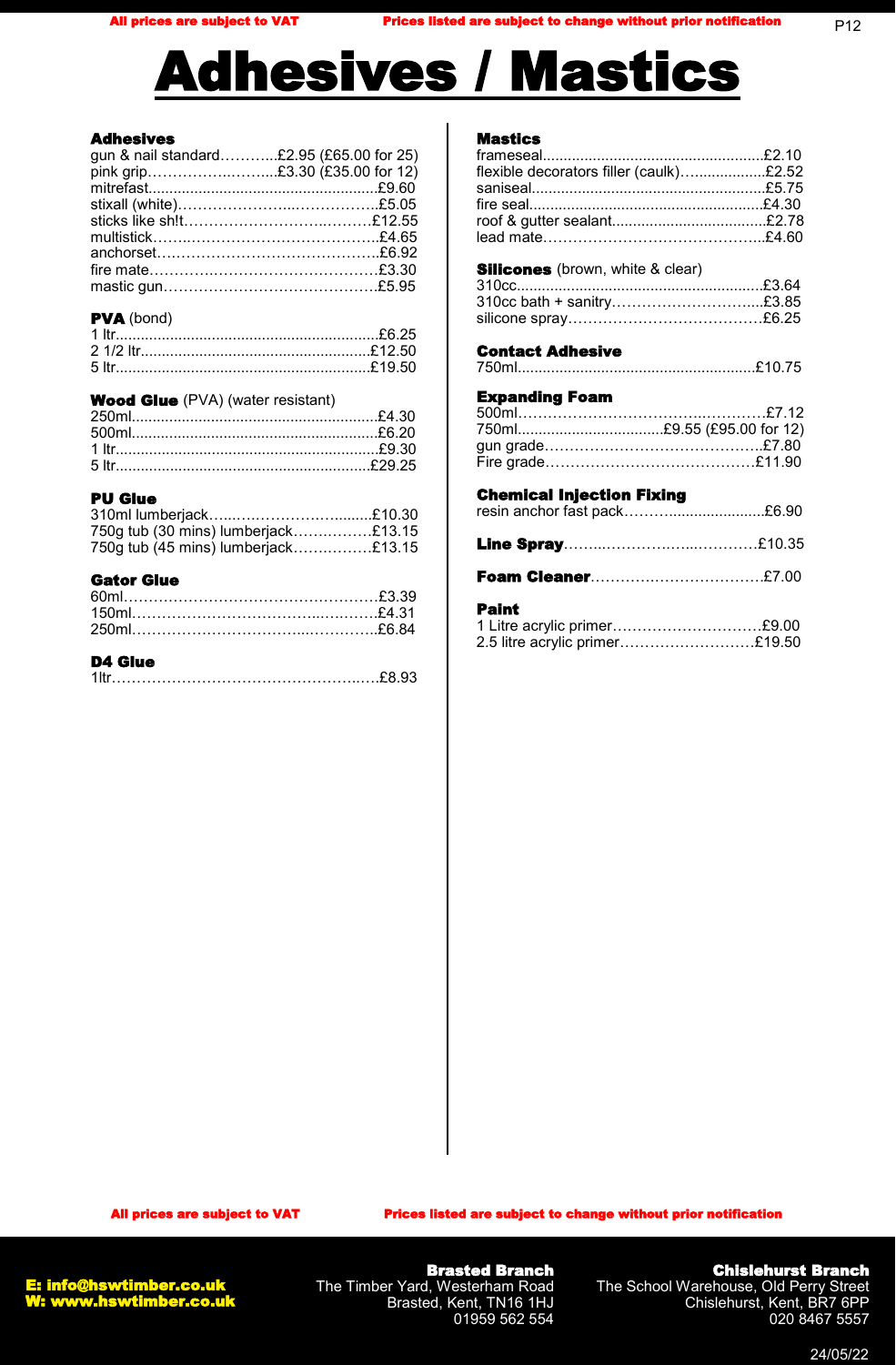

#### Bright Wire

|  | per kg ber box(25kg) |
|--|----------------------|
|  |                      |
|  |                      |
|  |                      |
|  |                      |
|  |                      |
|  |                      |
|  |                      |
|  |                      |
|  |                      |

#### Galvanised Lath (2.65mm)

|  | per kg per box(25kg) |
|--|----------------------|
|  |                      |
|  |                      |
|  |                      |
|  |                      |
|  |                      |
|  |                      |
|  |                      |

#### Galvanised Clout (3.0mm)

|  | per kg per box(25kg) |
|--|----------------------|
|  |                      |
|  |                      |
|  |                      |

#### Galvanised Felt

| per ka | per box(25kg) |
|--------|---------------|
|        |               |
|        |               |

#### Galvanised Wire

| per kg box(25kg) |
|------------------|
|                  |
|                  |
|                  |
|                  |
|                  |
|                  |
|                  |

#### Bright Oval & Lost Head

|  | per kg per box(25kg) |
|--|----------------------|
|  |                      |
|  |                      |
|  |                      |
|  |                      |
|  |                      |
|  |                      |

#### **Veneer Pins** (per 200 grams)

#### Cut Steel

#### Bright Ringshank

#### Panel Pins

| per kg |
|--------|
|        |
|        |
|        |
|        |

#### **Slab Nails** (10kg boxes)

| <b>DEING</b> |
|--------------|
|              |
|              |
|              |
|              |
|              |

#### **Masonry Nails (boxes of 100)**

#### Galvanised Twist

| ____________________ |        |
|----------------------|--------|
|                      | per ka |
|                      |        |
| 40mm.                | £6.65  |

#### Galvanised Staples

#### Exocet Nails

| 90mm Straight (2000)£50.00 |  |
|----------------------------|--|
|                            |  |
| 51mm Ring (4000)£58.00     |  |

#### Paslode Nails 2nd Fix

All prices are subject to VAT Prices listed are subject to change without prior notification



Brasted Branch The Timber Yard, Westerham Road Brasted, Kent, TN16 1HJ 01959 562 554

# Chislehurst Branch

per kg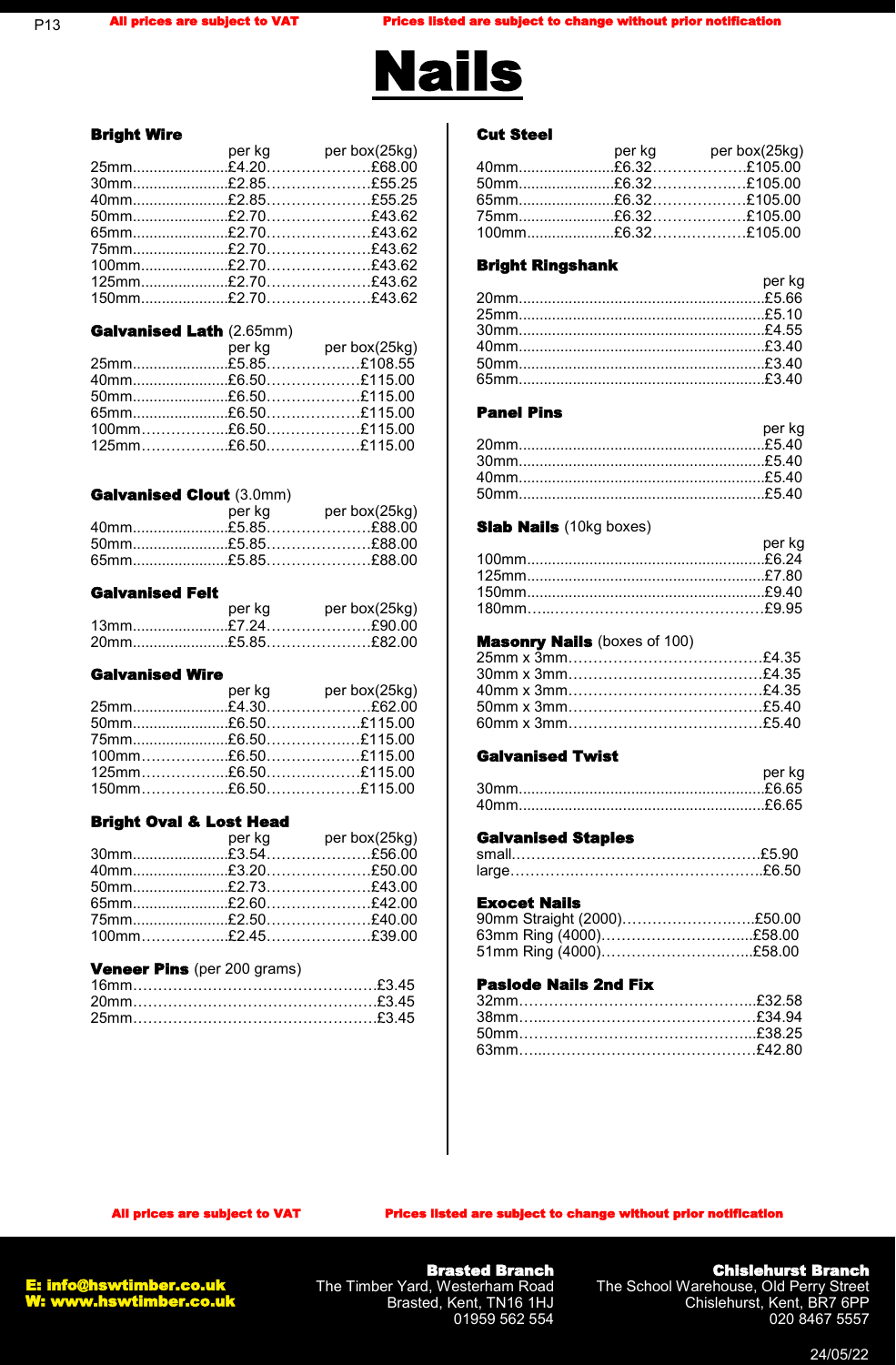

#### Super Screws

| 100mm x 5.0mm(100)£10.55<br>90mm x 6.0mm(100)£10.54<br>100mm x 6.0mm(100)£11.67<br>120mm x 6.0mm(50)£12.60<br>$150$ mm x 6.0mm(50)£14.96<br>180mm x 6.0mm(50)£16.20<br>200mm x 6.0mm(50)£19.32<br>$(3.0 = 4's, 3.5 = 6's, 4.0 = 8's, 5.0 = 10's, 6.0 = 12's)$ |
|---------------------------------------------------------------------------------------------------------------------------------------------------------------------------------------------------------------------------------------------------------------|

#### Super Screw Trade Packs

| 30mm x 4.0mm(1000)£15.00 |  |  |
|--------------------------|--|--|
| 40mm x 4.0mm(850)£15.00  |  |  |
| 50mm x 4.0mm(640)£15.00  |  |  |
| 70mm x 4.0mm(320)£15.00  |  |  |
| 50mm x 4.0mm(450)£15.00  |  |  |
| 70mm x 5.0mm(300)£15.00  |  |  |
| 80mm x 5.0mm(260)£15.00  |  |  |
| 90mm x 5.0mm(240)£15.00  |  |  |
| 100mm x 5.0mm(200)£15.00 |  |  |
| 100mm x 6.0mm(150)£15.00 |  |  |
|                          |  |  |

### Timberfast Screws

#### Guard Dog Exterior Screws

| <b>Coach Bolts</b> | M6 M10 M12 |  |
|--------------------|------------|--|
|                    |            |  |
|                    |            |  |
|                    |            |  |
|                    |            |  |
|                    |            |  |
|                    |            |  |
|                    |            |  |
|                    |            |  |
|                    |            |  |
|                    |            |  |

#### Coach Screws

#### **Rawlbolts** (anchor projection bolts)

| <b>Thunderbolts M8</b>                | M10 M12 |  |
|---------------------------------------|---------|--|
|                                       |         |  |
|                                       |         |  |
| 100mm88p£1.18£1.43                    |         |  |
| 130mm£1.00£1.50£1.82                  |         |  |
| $150$ mm£1.10£1.65£2.29               |         |  |
| M12 available in 150mm / 130mm P.O.A. |         |  |

### **Frame Fixings** (fisher fixings)

### Rawlplugs (plastic)

#### All prices are subject to VAT Prices listed are subject to change without prior notification



Brasted Branch The Timber Yard, Westerham Road Brasted, Kent, TN16 1HJ 01959 562 554

#### Chislehurst Branch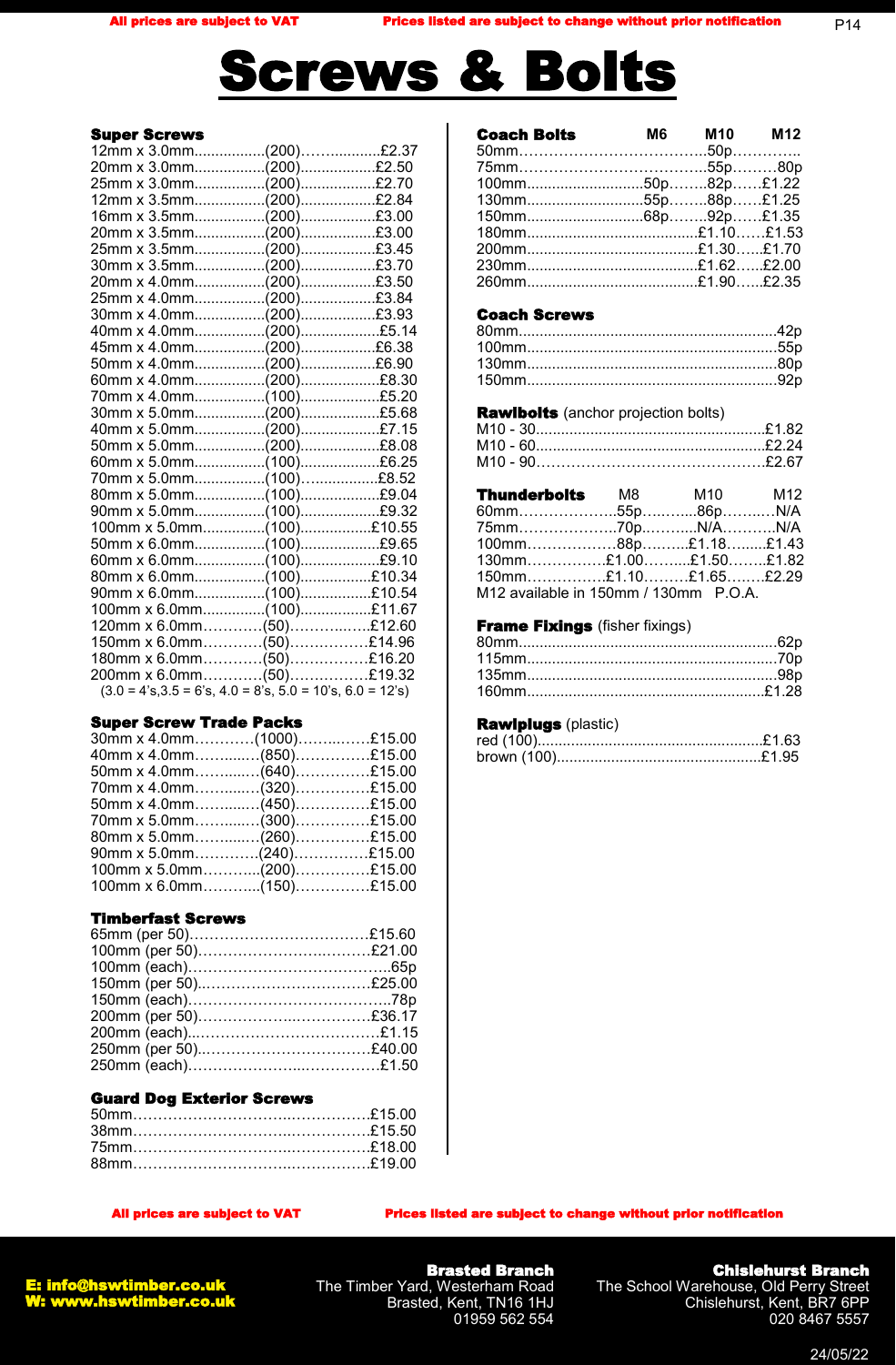

#### Jiffy Hangers

| 50mm x 300mm leg£1.05  |  |
|------------------------|--|
|                        |  |
| 75mm x 300mm leg£1.44  |  |
| 100mm x 300mm leg£1.80 |  |
| 150mm x 300mm leg£3.00 |  |
| 50mm x 450mm leg£4.50  |  |
| 75mm x 450mm leg£4.70  |  |
| 100mm x 450mm leg£4.70 |  |
|                        |  |

# Heavy Duty Roof Straps

(available in flat, twist or right angle)

| <b>a</b> light the beavy |  |
|--------------------------|--|
|                          |  |
|                          |  |
|                          |  |
|                          |  |
|                          |  |
|                          |  |
|                          |  |

# Frame Ties

# Plasterboard Fixings

# Corner Braces

# Corner Plates

# **Hasp & Staple** (galvanised heavy duty)

| . | . |
|---|---|
|   |   |

# Timber Connectors

|--|--|

# Chicken Wire (19g)

25mt x 600mm (50mm holes)…….……….£29.50

# **Joist Hangers** (galvanised)

# Roof Brackets

| $90$ mm x $90$ mm x $60$ mm£1.04 |  |
|----------------------------------|--|
| $150$ mm x 50mm x 60mm£1.43      |  |

# E.M.L.

|--|--|--|

# Multi-Purpose Fixing Band

|--|--|

# Metal Stud

| 1mt lengths (M8 & M10)£2.58 |  |
|-----------------------------|--|
|                             |  |
|                             |  |

#### Metal Stud (M12)

#### Plate Washers

50mm x 50mm x 3mm (zinc plated) M12…….39p 50mm x 50mm x 3mm (zinc plated) M16…….52p

#### Miscellaneous

| corner gussets (small)36p     |  |
|-------------------------------|--|
|                               |  |
|                               |  |
| nail plates 85mm x 175mm£2.80 |  |
|                               |  |
|                               |  |

All prices are subject to VAT Prices listed are subject to change without prior notification

Brasted Branch The Timber Yard, Westerham Road Brasted, Kent, TN16 1HJ 01959 562 554

# Chislehurst Branch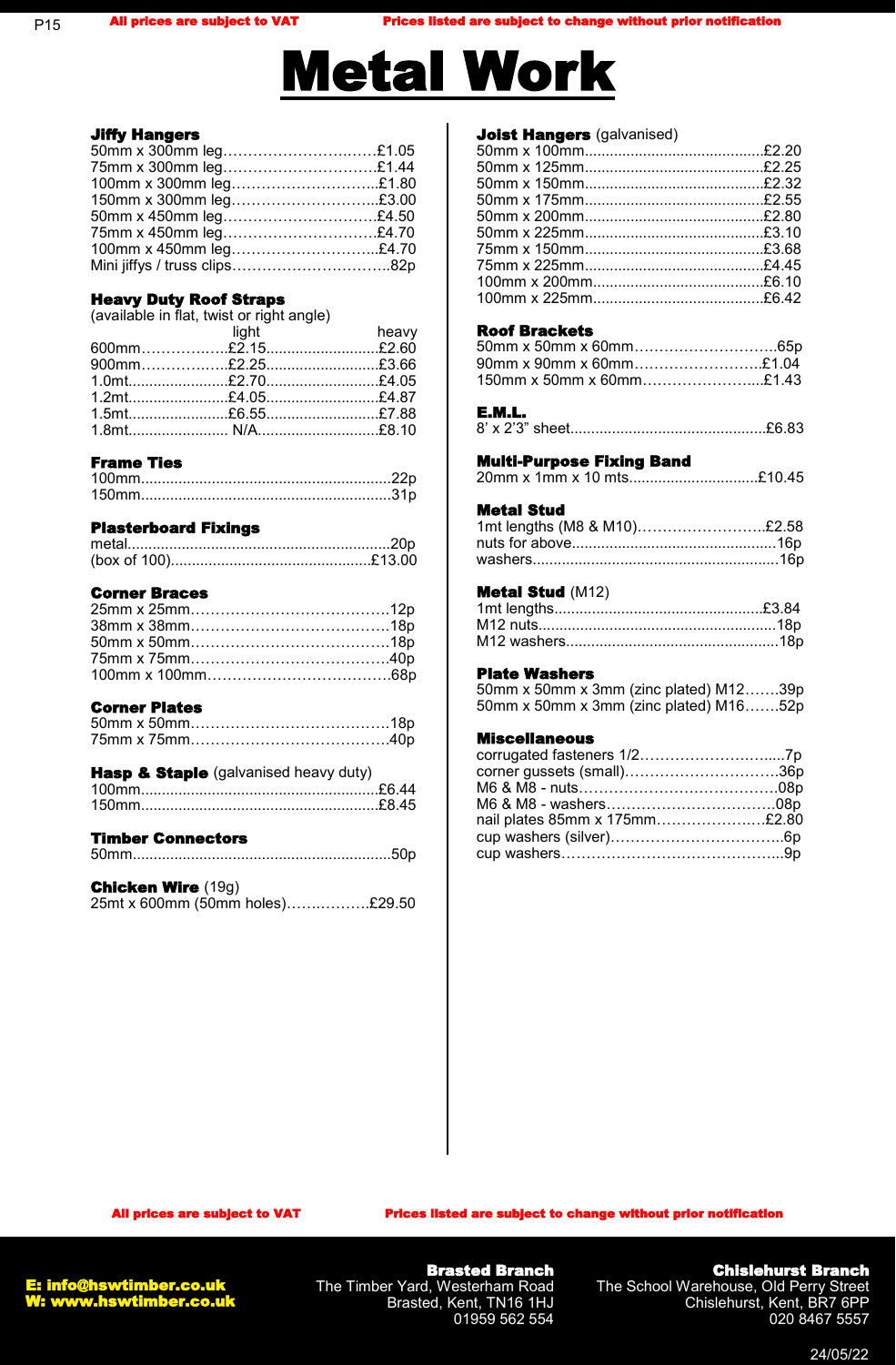# oors & Door Furniture

# Door Blanks

| <b>Fire Check Doors</b>                                                                                                                                                                  |      |
|------------------------------------------------------------------------------------------------------------------------------------------------------------------------------------------|------|
| <b>Door Lining Packs</b><br>115mm x 32mm (including stops)£18.32<br>138mm x 32mm (including stops)£20.00                                                                                 |      |
| <b>Door Linings</b><br>115mm x 32mm door linings (5.1mt)£2.98<br>138mm x 32mm door linings (5.1mt)£3.60<br>175mm x 32mm door linings (5.1mt)£5.35                                        | p/mt |
| <b>Weather Bars (hardwood)</b><br>1mt lengths (far eastern)£8.00<br>1mt lengths (oak)£12.00                                                                                              |      |
| <b>Door Closers</b>                                                                                                                                                                      |      |
| <b>Intumescent Strips</b> (10mm x 4mm)<br>2.1mt (fire & smoke)£3.82                                                                                                                      |      |
| <b>Architrave Blocks</b>                                                                                                                                                                 |      |
| <b>Newel Caps</b><br>ball or acorn 75mm£4.00<br>caps with pattern 89mm£3.00<br>caps with pattern 115mm (to order)£4.00<br>cap with pattern 71mm£2.75<br>plinth block (plinth block)£4.50 |      |
| pine newel cap 125mm x 25mm£2.65                                                                                                                                                         |      |

|                 |  | <b>Hinges</b> steel s/steel b/bearing satin |  |
|-----------------|--|---------------------------------------------|--|
|                 |  | 75mm50p£11.36£5.95£6.95                     |  |
|                 |  | 100mm80p£18.62£7.95£9.95                    |  |
| (sold in pairs) |  |                                             |  |

(chrome) (satin & chrome)

#### Brass Hinges

|  | self colour polished washered |
|--|-------------------------------|
|  |                               |
|  | 75mm£1.50 pair£4.95 pair      |
|  | 100mm£2.20 pair£5.95 pair     |

#### Blum Type Hinges

#### Flush Hinges

#### 'T' Hinges **(black japaned)**

| 450mm galvo (to order)£18.20 pair |  |
|-----------------------------------|--|
| 150mm thinget£1.76 pair           |  |
|                                   |  |

#### Satin Hinges

#### Door Furniture

| aluminium |
|-----------|
|           |
|           |
|           |

#### Miscellaneous Door Furniture

| lever locks (brass)£4.95                 |
|------------------------------------------|
| suffolk latch (black japaned)£4.88       |
|                                          |
|                                          |
|                                          |
| rimlock (black/grey) 100mm x 150mm£14.95 |
| brass georgian handles£7.50 pair         |
| brass privacy handles£7.95 pair          |
| chrome privacy handles£12.95 pair        |
|                                          |

All prices are subject to VAT Prices listed are subject to change without prior notification

E: info@hswtimber.co.uk W: www.hswtimber.co.uk

Brasted Branch The Timber Yard, Westerham Road Brasted, Kent, TN16 1HJ 01959 562 554

Chislehurst Branch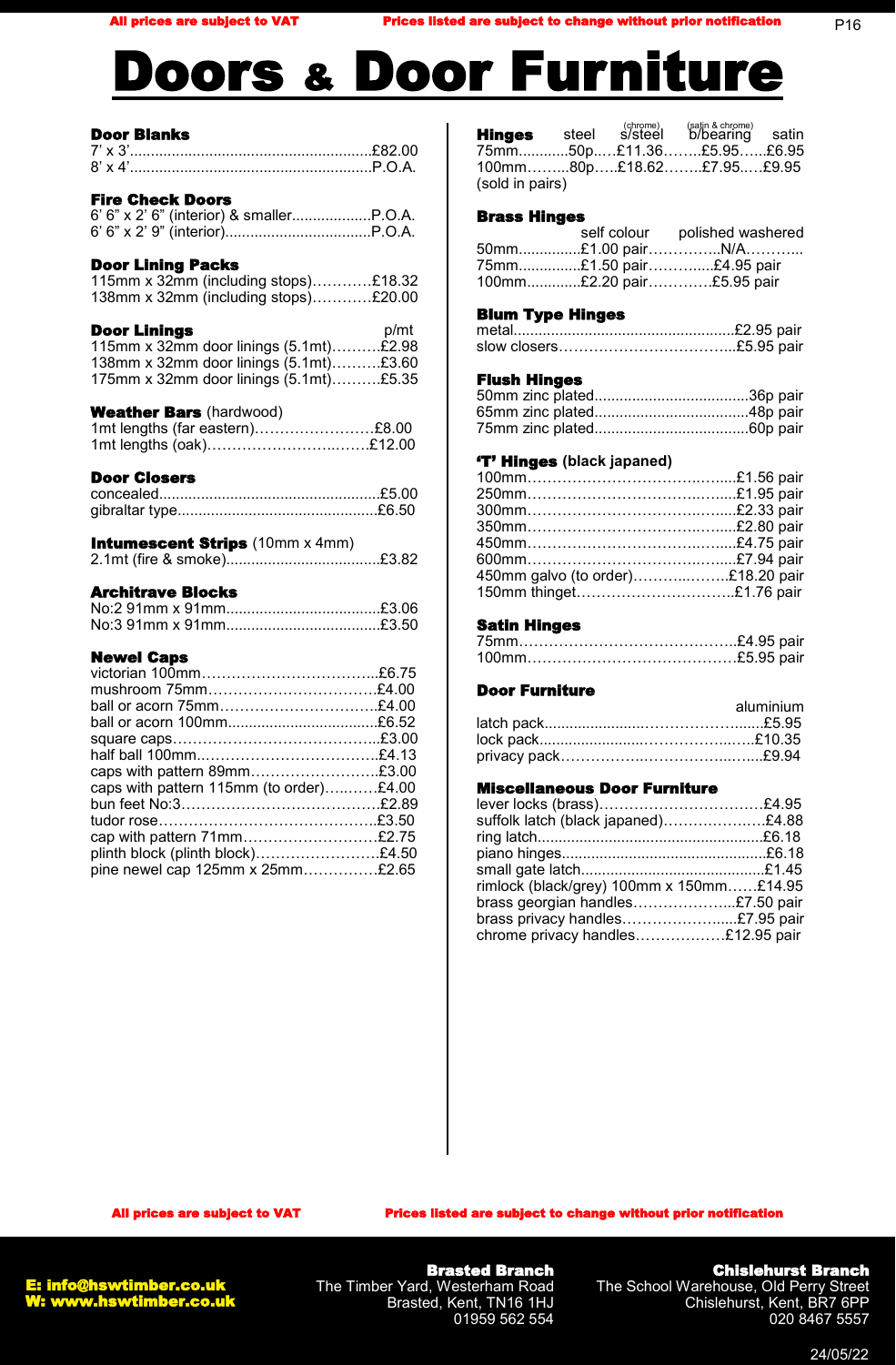# Shop Items

#### Padbolts

P17

| 150mm heavy duty (black)£6.44 |  |
|-------------------------------|--|
|                               |  |
|                               |  |

#### **Tower Bolts** (black jappaned)

| chrome rising butts£12.94 |  |
|---------------------------|--|
|                           |  |

#### Chrome Sliding Bolts

#### Dead Locks

|  |  | 5 lever mortice sash lock (non BS)£8.95    |  |
|--|--|--------------------------------------------|--|
|  |  | 5 lever mortice sash lock (BS rated)£16.93 |  |
|  |  | 5 lever mortice dead lock (non BS)£7.50    |  |
|  |  | 5 lever mortice dead lock (BS rated)£14.93 |  |

#### Chrome Shaped Handles

# Contemporary Handles

| jedo (T bar) (lever on rose)£10.95     |  |
|----------------------------------------|--|
| frelan 3 lever sash lock 3"£3.99       |  |
| jedo 3 lever dead lock£6.95            |  |
|                                        |  |
| chrome latch & lock handle (pair)£7.95 |  |

#### Handrail Brackets

#### Padlocks

| weather resistant (large)£3.95    |  |
|-----------------------------------|--|
|                                   |  |
|                                   |  |
| 60mm close armoured shutter£9.49  |  |
| 80mm close armoured shutter£12.49 |  |
|                                   |  |

#### Miscellaneous

| <b>Brass Knobs</b> victorian georgian |  |
|---------------------------------------|--|
|                                       |  |
|                                       |  |
|                                       |  |
|                                       |  |
|                                       |  |

#### Chrome Knobs

### Wooden Knobs

| pine with rimsmall 50p / large 80p |  |
|------------------------------------|--|
|                                    |  |
|                                    |  |
|                                    |  |
|                                    |  |
|                                    |  |
|                                    |  |

#### Wood Pellets (blocks of 4)

# **Cupboard Catches** (2 per pack)

| tubular ball catches£1.25 |  |
|---------------------------|--|
|                           |  |

#### Magnetic Catches (white)

### Tubular Latches

#### Plastic Connector Blocks

#### Masonary Drills 10mm

# One Strike………………………………….£2.99

All prices are subject to VAT Prices listed are subject to change without prior notification



Brasted Branch The Timber Yard, Westerham Road Brasted, Kent, TN16 1HJ 01959 562 554

# Chislehurst Branch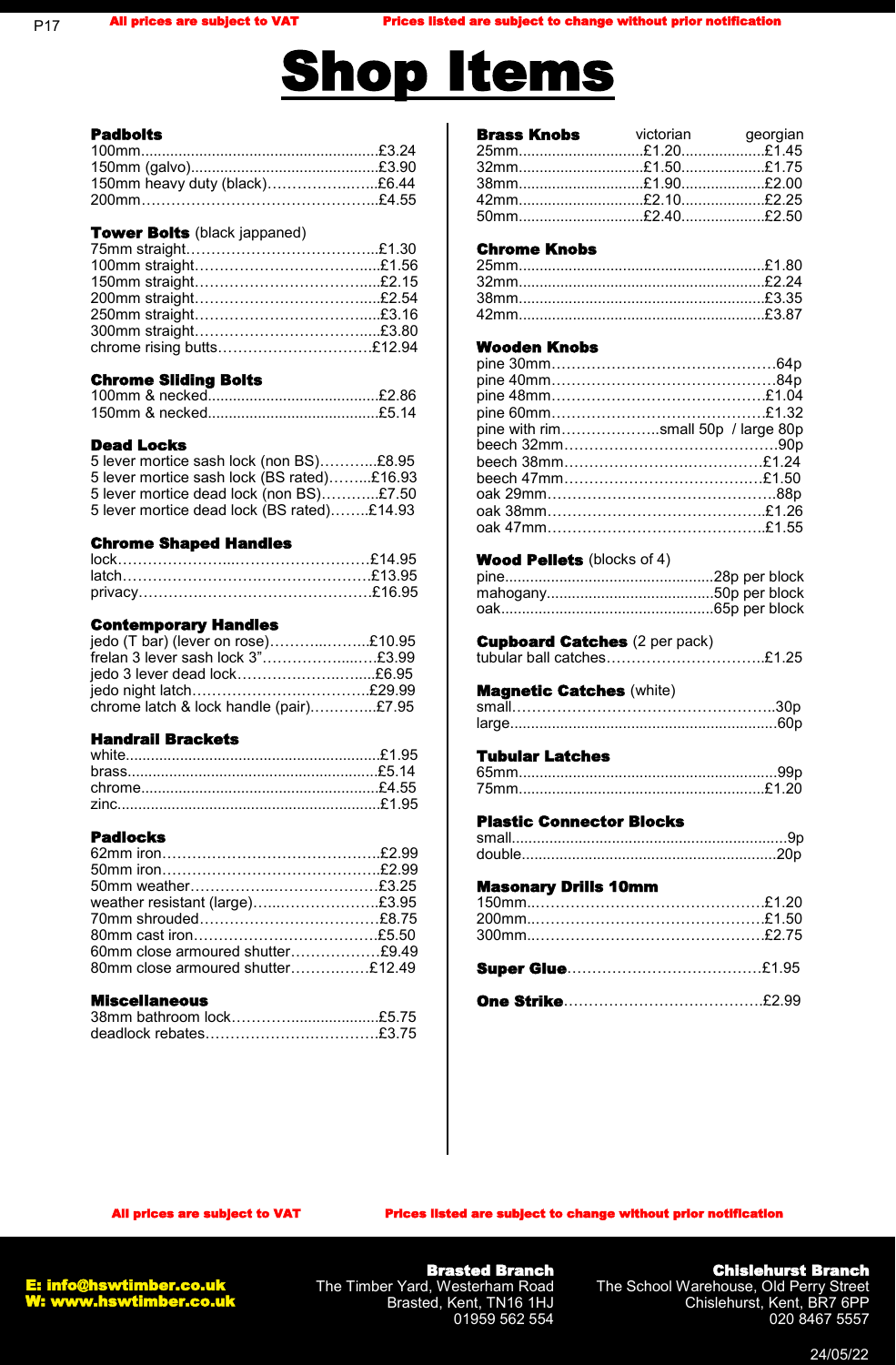# Tools / Shop Items

#### Saws

# Screwdrivers

| 6 piece screwdriver set£5.00 |  |
|------------------------------|--|
| 7 piece screwdriver set£7.55 |  |
|                              |  |
|                              |  |
|                              |  |

# Paint Brushes

| 50mm pure bristle£1.77           |
|----------------------------------|
| 75mm pure bristle£2.70           |
| 100mm pure bristle£3.96          |
| 125mm pure bristle£4.95          |
| 200mm tradesman paper brush£5.95 |
|                                  |

# Tape Measures

# Gaffa Tape (re-enforced)

| 50 mt white / black / silver£6.08 |  |
|-----------------------------------|--|
| 45mt black / silver£4.06          |  |

# Brown Parcel Tape

#### Spirit Levels

# Health & Safety

#### **Buckets**

#### Black Jappaned

#### Chisels

| 25mm x 300mm bolster chisel + guard£1.75 |  |
|------------------------------------------|--|
| 100mm bolster chisel + guard£3.00        |  |
| 4 piece chisel set£17.95                 |  |

#### Knifes

| heavy duty trimmer knife£2.99 |  |
|-------------------------------|--|
| heavy duty salmon knife£4.95  |  |
| pack of 10 blades£1.95        |  |
| lock knife (folding)£12.50    |  |
|                               |  |
|                               |  |

#### Dust Sheets

| polythene sheetsh/duty£2.50 |  |
|-----------------------------|--|
|                             |  |

#### Tool Pouches

# Door Stop

|--|--|--|--|--|--|--|

# Brooms

#### Miscellaneous

| 150mm cable tie sets£3.49            |  |
|--------------------------------------|--|
|                                      |  |
| chrome bolt deadlock£3.95            |  |
| PR Keys for above£1.25               |  |
| chrome chain lock£3.95               |  |
| large hasp & staple£6.50             |  |
| stainless steel float£4.95           |  |
| celotex grippers (pack of 100)£13.00 |  |
| 17 piece decorator set£6.95          |  |
| triple pack decorator set£3.95       |  |
|                                      |  |
| 100 piece packer set (plastic)£10.95 |  |
| 300 piece packer set (plastic)£16.30 |  |
| 10 piece allen key set£2.50          |  |
| pencil & sharpener set£3.95          |  |
| 6 piece bungee cord set£9.50         |  |
| hardwood hatchet axe£6.95            |  |
|                                      |  |
| 3 piece nail punch set£2.95          |  |
| contact adhesive spray£4.99          |  |
|                                      |  |
|                                      |  |
|                                      |  |
|                                      |  |

All prices are subject to VAT Prices listed are subject to change without prior notification



Brasted Branch The Timber Yard, Westerham Road Brasted, Kent, TN16 1HJ 01959 562 554

### Chislehurst Branch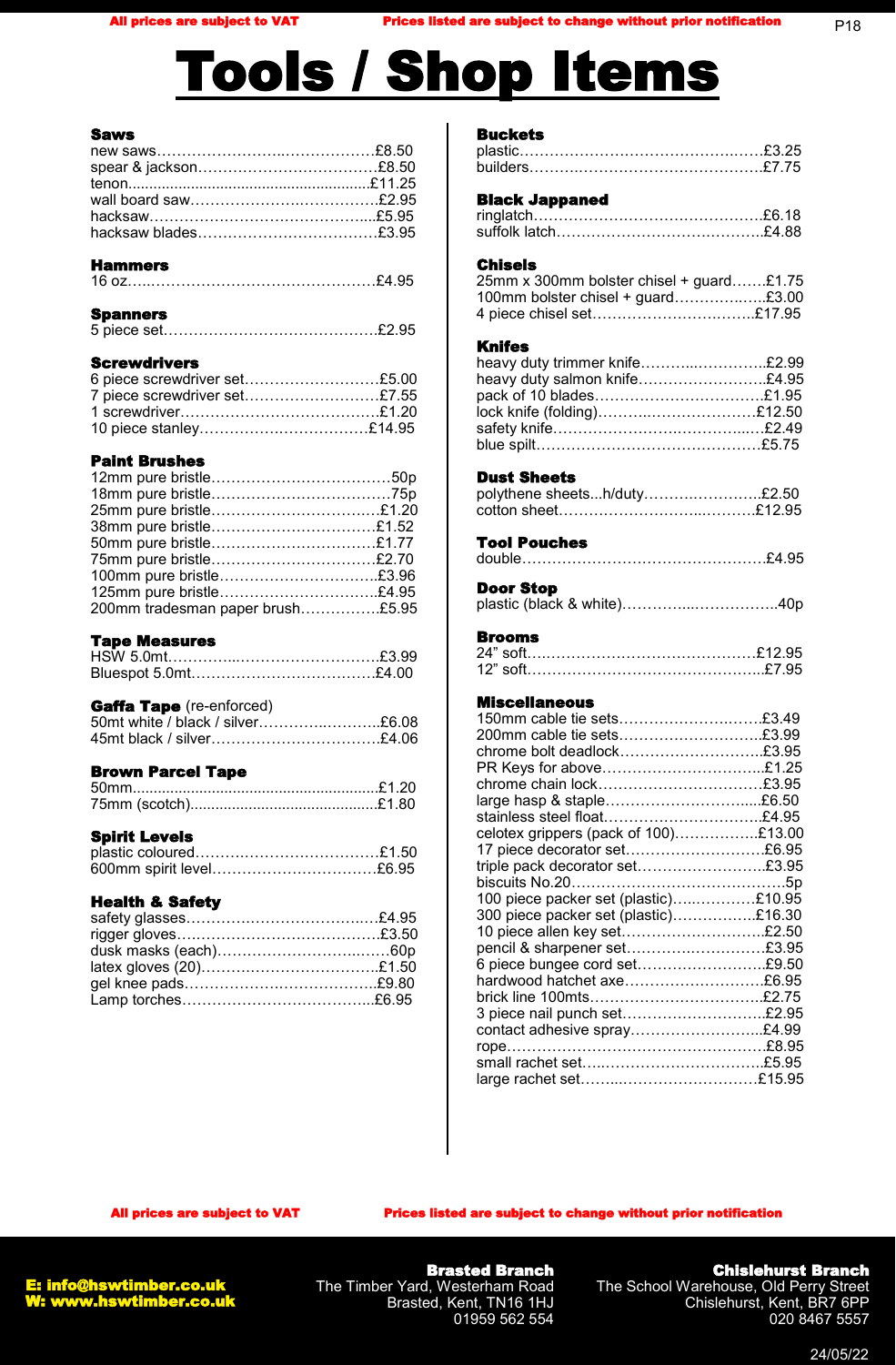# **Shop Items**

| <b>Wood Preserver</b><br>5ltr green/brown/clear£13.75<br>timber master (6 in 1)£23.75<br>creosote 4 ltr (light or dark)£8.00<br>(available in: dark chestnut / red ceder / autumn gold) |
|-----------------------------------------------------------------------------------------------------------------------------------------------------------------------------------------|
| <b>White Spirit</b>                                                                                                                                                                     |
| Oils (to order)<br>5ltr cuprinol decking oil£27.00                                                                                                                                      |
| <b>Polishes</b>                                                                                                                                                                         |
| <b>Wood Filler</b>                                                                                                                                                                      |
| <b>Wood Stop</b> (grain filler)                                                                                                                                                         |
| <b>Tarpaulins</b>                                                                                                                                                                       |
| <b>Poly Sheets</b>                                                                                                                                                                      |
| <b>Buckets</b>                                                                                                                                                                          |
| <b>Bungie Cords</b>                                                                                                                                                                     |
| <b>Miscellaneous</b><br>multi purpose fixing band£9.05<br>eaves comb reform filler (per strip) (to order) 80p<br>100mm brass hinges (special)£1.00<br>chrome pull handles£5.50          |

| <b>Sandpaper</b> | per mt | 50 <sub>mts</sub> |
|------------------|--------|-------------------|
|                  |        |                   |
|                  |        |                   |
|                  |        |                   |
|                  |        |                   |
|                  |        |                   |
|                  |        |                   |
|                  |        |                   |

#### Masking Tape

#### Oak Grills

#### Door Brush Strips

# Everbuild Products

| roll & stroll 25mts x 600mm£9.60  |  |
|-----------------------------------|--|
| spirit level sets (4 piece)£29.95 |  |
| cross over hole diggers£54.08     |  |
|                                   |  |
|                                   |  |
|                                   |  |
|                                   |  |

All prices are subject to VAT Prices listed are subject to change without prior notification

Brasted Branch The Timber Yard, Westerham Road Brasted, Kent, TN16 1HJ 01959 562 554

### Chislehurst Branch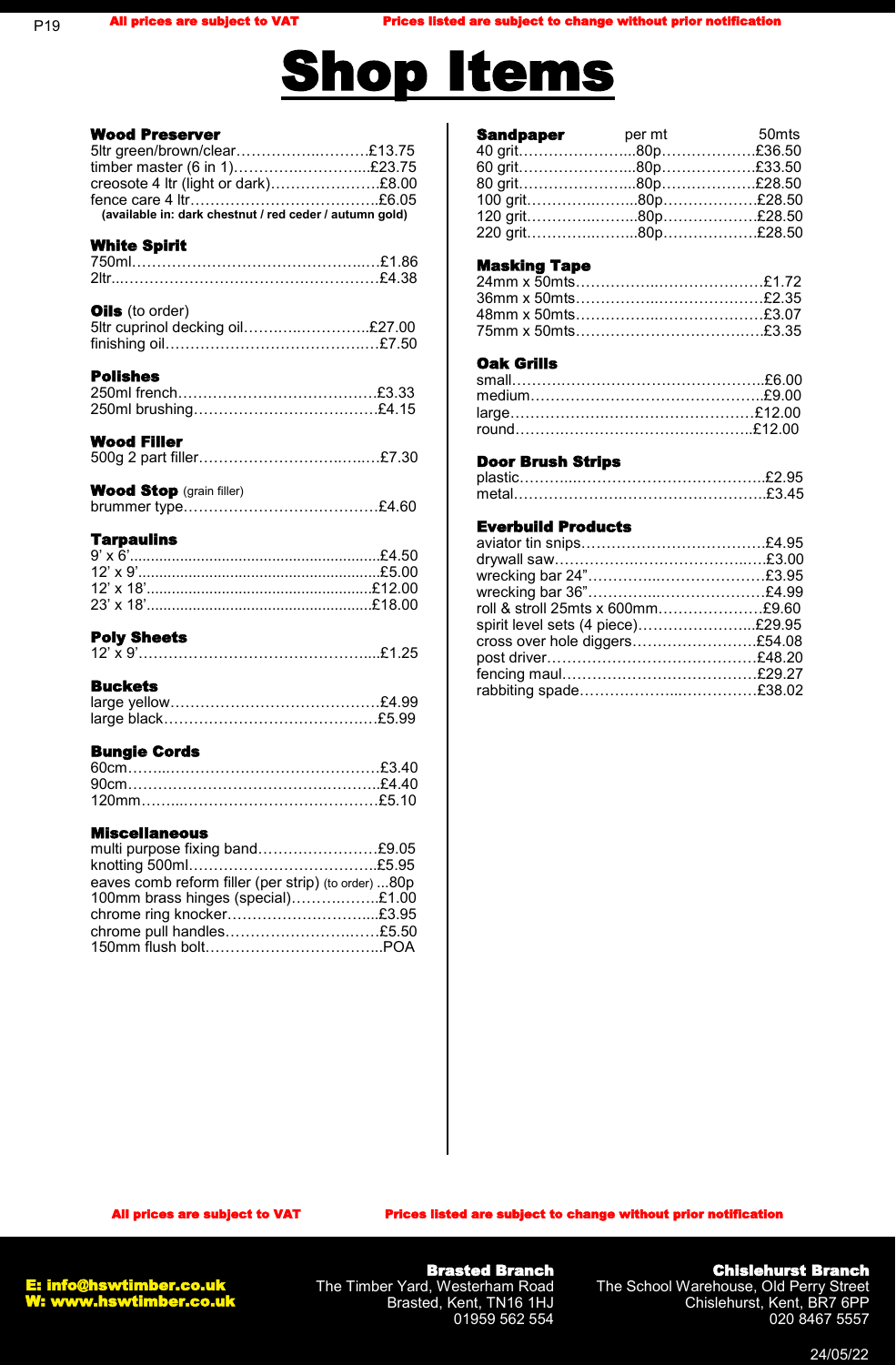

We can make sheds, workshops and offices to your specification. Please email or fax us a drawing for an instant quote.

> Tel: 01959 562 554 Fax: 01959 561 321 mark@hswtimber.co.uk

Brasted Branch The Timber Yard, Westerham Road Brasted, Kent, TN16 1HJ 01959 562 554

Chislehurst Branch The School Warehouse, Old Perry Street

Chislehurst, Kent, BR7 6PP

P20

24/05/22

020 8467 5557